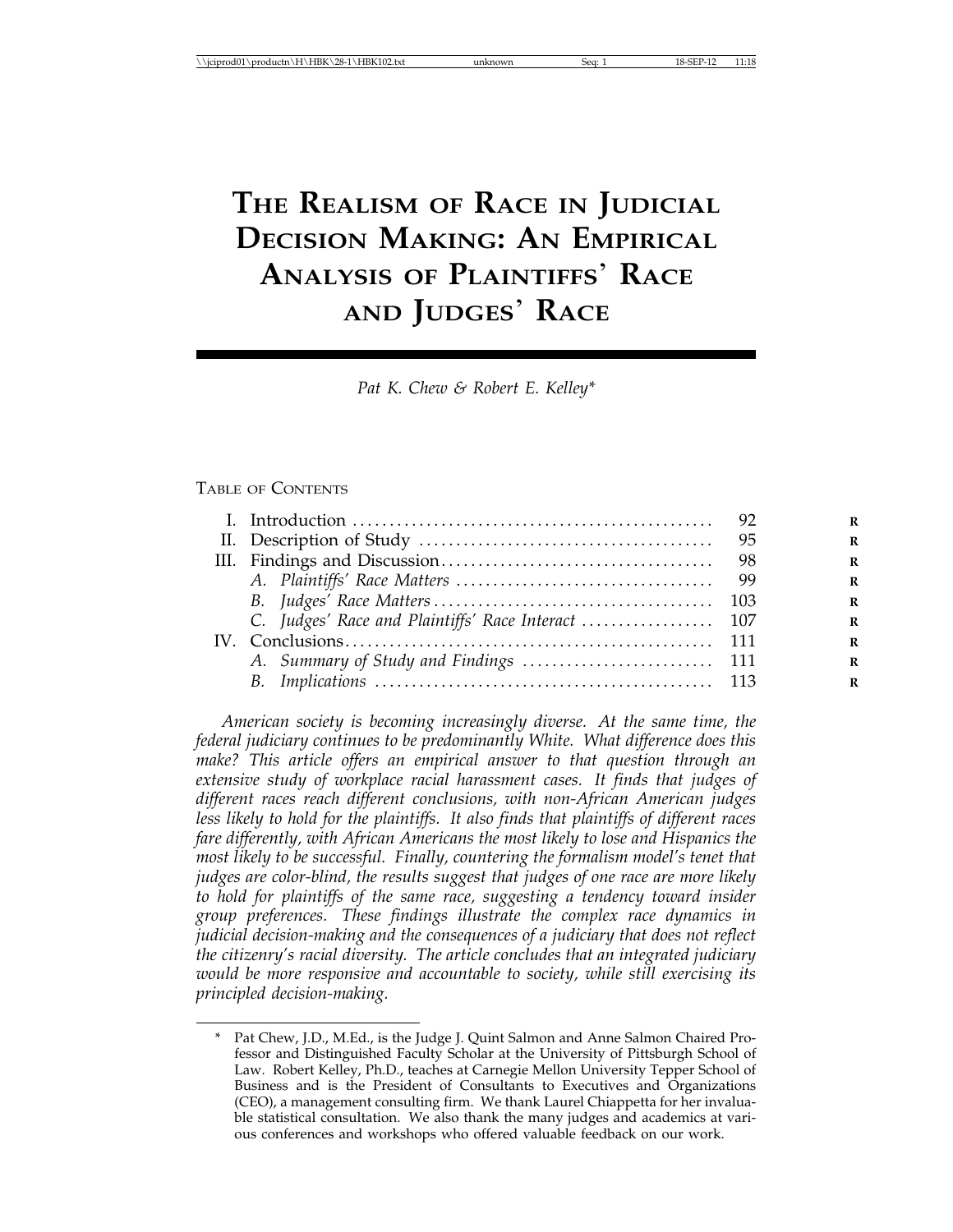### I. INTRODUCTION

Given all the media attention dedicated to race, affirmative action, post-racial politics, and political correctness, it would not be surprising that people believe that the judiciary is diverse and that minorities fare well in the judicial system. The reality is more complicated and less heartening. For example, the federal judiciary remains predominantly White at 83% versus 17% minority composition.<sup>1</sup> Of these minority judges, the largest group is African American, followed by Hispanic, and Asian American at a distant third.2 To put these percentages in a broader context, the cumulative 17% minority representation is not proportional to the minorities in the general population, which is double at approximately 34%.3 In fact, both the percentages of minority judges and minority lawyers4 are not reflective of American society's racial composition, with minority lawyers even more underrepresented than minority judges. So, although more minority judges sit on the federal bench today than fifty years ago, $5$  providing evidence of progress within the last half century, it still is a long way from representing the faces of America.

Unfortunately, diversification of the judiciary has stalled in more recent decades. Consider, for instance, that appointments of all racial minority judges in the George H. W. Bush administration added up to  $10.2\%$ , in the William Clinton administrations 24.6%,7 and in the George

2. *Id.* African Americans constitute 5.2%, Hispanics 3.1%, and Asian Americans 0.71% of the federal bench.

- 4. Black, Asian, and Hispanic lawyers constitute 11.3% of total lawyers. U.S. CENSUS BUREAU, *supra* note 3, at 387 tbl.603 ("Employed Civilians by Occupation, Sex, Race, and Hispanic Origin: 2008").
- 5. Federal Judicial Center, *supra* note 1. These statistics were obtained by searching the "race or ethnicity" and "confirmation date before Feb. 1, 1962" categories, showing five African American and one Hispanic judge in 1962. A search of "race or ethnicity" and "query limited to sitting judges" categories resulted in 120 African American, 83 Hispanic, and 17 Asian American judges as of Feb. 1, 2012.
- 6. *Id.* Of these appointments, 5.9% were African American and 4.3% were Hispanic. There were no Asian American or American Indian appointments. The data for these statistics were obtained by a search of the "nominating president" and "race or ethnicity" of the judges categories.
- 7. *Id.* Of these appointments, 16.6% were African American, 6.3% were Hispanic, 1.4% were Asian American, and 0.3% American Indian.

<sup>1.</sup> The descriptive statistics on federal judges in this article are based on calculations of information available from the comprehensive "History of the Federal Judiciary" database available through the Federal Judicial Center, http://www.fjc.gov/history/home.nsf/page/research\_categories.html (last visited Feb. 1, 2012) [hereinafter Federal Judicial Center]. This website provides biographical data about the federal judiciary, including judges' race and gender, party of the nominating president, commission date, and service status (active, senior, sitting). The statistics cited here on current White and minority composition, for instance, were obtained by a search of the "race or ethnicity" and "query limited to sitting judges" categories.

<sup>3.</sup> U.S. CENSUS BUREAU, *Resident Population by Race, Hispanic Origin, and Age: 2000 and 2008*, *in* STATISTICAL ABSTRACT OF THE UNITED STATES 2010: THE NATIONAL DATA BOOK 13 tbl.9 (129th ed. 2010). Based on the percentage representations of these groups of the total in 2008: 12.8% Black or African American alone; 1% American Indian, Alaska Native alone; 4.6% Asian alone and Native Hawaiian, Other Pacific Islander alone; and 15.4% Hispanic origin alone, all totaling 33.8%.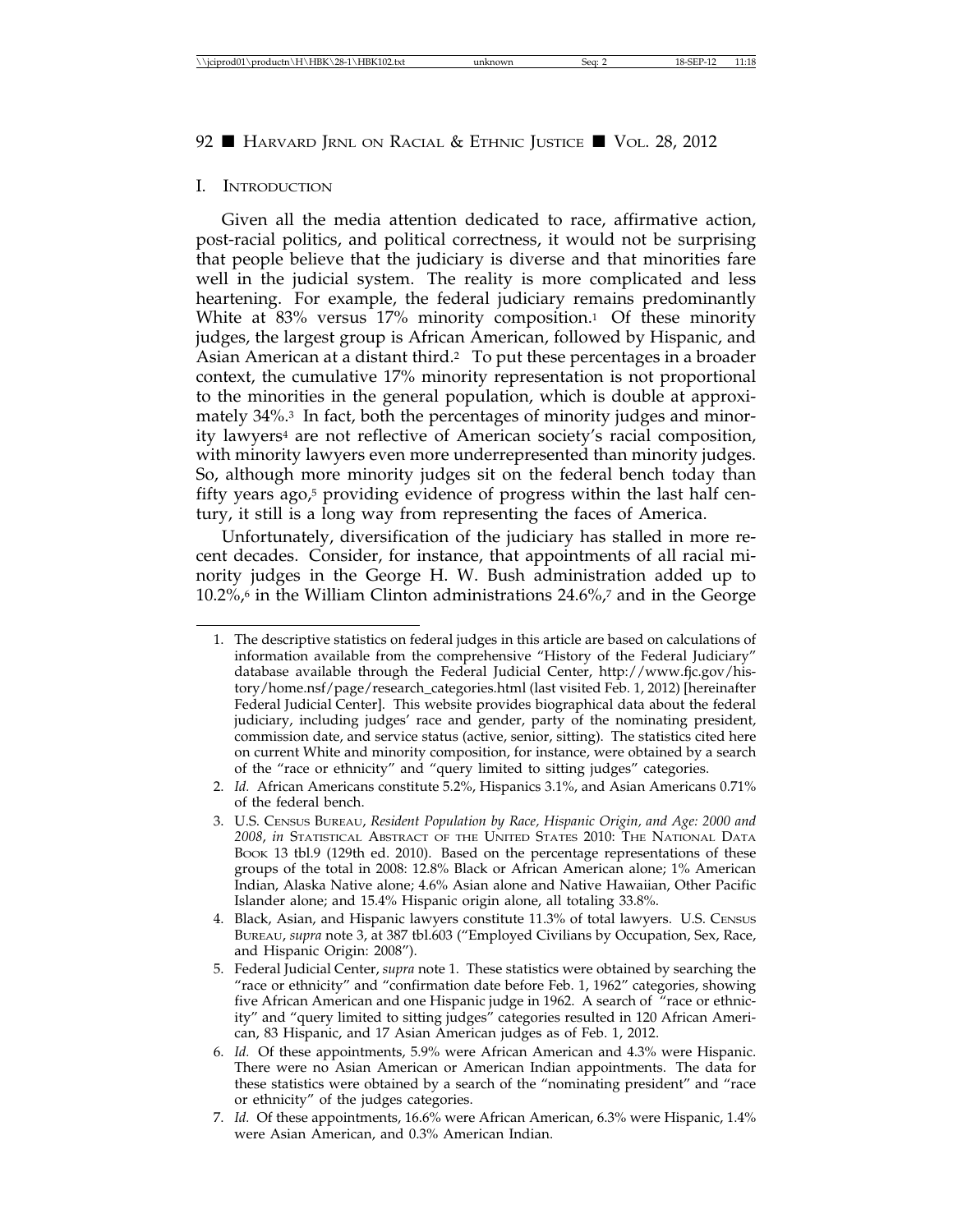W. Bush administrations 17.9%.<sup>8</sup> However, President Barack Obama has made a considerable effort to reverse this trend, diversifying the federal judiciary more than any other President.<sup>9</sup> In its first three years, the Obama administration contrasted dramatically with its predecessors, with minorities totaling 36.6% of all of appointments.<sup>10</sup> Thus, while 75% to 90% of his predecessors' appointments were White, less than twothirds of Obama's appointments are of that racial background.

Exactly what would having more judges of color mean? A judiciary whose racial composition more closely reflects society's racial composition has important symbolic value,11 and this symbolism would not go unnoticed. Journalist Mike Green puts it this way: "If people of all races are to believe in judicial fairness, a more diverse bench is a good place to start."12 As recent events illustrate, race and its relationship to fairness in the U.S. justice system continue to be a hot-button issue.13

- 10. Federal Judicial Center, *supra* note 1. Of these appointments, 18.3% were African American, 11.9% were Hispanic, and 6.4% were Asian American. There were no American Indian appointments.
- 11. Researchers label these symbolic and substantive values differently. *See, e.g*., Christina L. Boyd, Lee Epstein & Andrew D. Martin, *Untangling the Causal Effects of Sex on Judging*, 54 AM. J. POL. SCI. 389, 390 (2010) (calling symbolic value "social legitimacy" and calling substantive value "participation and perspective" among other descriptions); Sean Farhang & Gregory Wawro, *Institutional Dynamics on the U.S. Court of Appeals: Minority Representation Under Panel Decision Making*, 20 J.L. ECON. & ORG. 299, 301–02 (2004) (calling symbolic value "descriptive representation").
- 12. Mike Green, *Report: Race Matters in Judicial Decision-Making*, THE HUFFINGTON POST (Feb. 13, 2010, 5:40 PM), http://www.huffingtonpost.com/mike-green/report-racematters-in-ju\_b\_461526.html.
- 13. Two examples illustrate. The first is the controversy over now-Justice Sonia Sotomayor's comments about the "wise Latina," *supra* note 9. *See Race & Gender of Judges Make Enormous Differences in Rulings, Studies Find*, A.B.A. J. L. NEWS NOW, Feb. 6, 2010, http://www.abajournal.com/news/article/race\_gender\_of\_judges\_ make\_enormous\_differences\_in\_rulings\_studies\_find\_aba/ (news article on the study). The second is the considerable interest in the legal community over an empirical study finding that judges' race made a significant difference in outcomes in racial harassment cases. *See* Molly McDonough, *10 Most Popular Posts: Race & Gender of Judges; Why Lawyers Should Work Less; & Lawyers in Trouble,* A.B.A. J. L. NEWS

<sup>8.</sup> *Id.* Of these appointments, 7.4% were African American, 9.3% were Hispanic, and 1.2% were Asian American. There were no American Indian appointments.

<sup>9.</sup> These judicial appointments have not occurred without political difficulties and controversies. *See, e.g.*, Charlie Savage, *Ratings Shrink President's List for Judgeships*, N.Y. TIMES (Nov. 22, 2011), http://www.nytimes.com/2011/11/23/us/politics/ screening-panel-rejects-many-obama-picks-for-federal-judgeships.html (noting that the American Bar Association (ABA) has disqualified a higher percentage of Obama's nominations than those of Presidents Clinton or George W. Bush). *See also* Charlie Savage, *A Judge's View of Judging Is on the Record*, N.Y. TIMES (May 14, 2009), http://www.nytimes.com/2009/05/15/us/15judge.html; Carolina A. Miranda, *Just What is a 'Wise Latina,' Anyway?*, TIME, July 14, 2009, available at http://www. time.com/time/politics/article/0,8599,1910403,00.html; *Sotomayor "Wise Latina" Quote* — *Not Very Wise*, COMMON SENSE LOST?, (July 12, 2009, 11:33 AM), http:// commonsense-wherehasitgone.blogspot.com/2009/07/sotomayor-wise-latina.html; and Charles H. Green, *Sotomayor Was Right the First Time: A Wise Latina Does Know More*, THE HUFFINGTON POST (July 27, 2009, 7:09 AM), http://www.huffingtonpost. com/charles-h-green/sotomayor-was-right-the-f\_b\_245216.html (accounting the controversy over the nomination of now-Justice Sonia Sotomayor).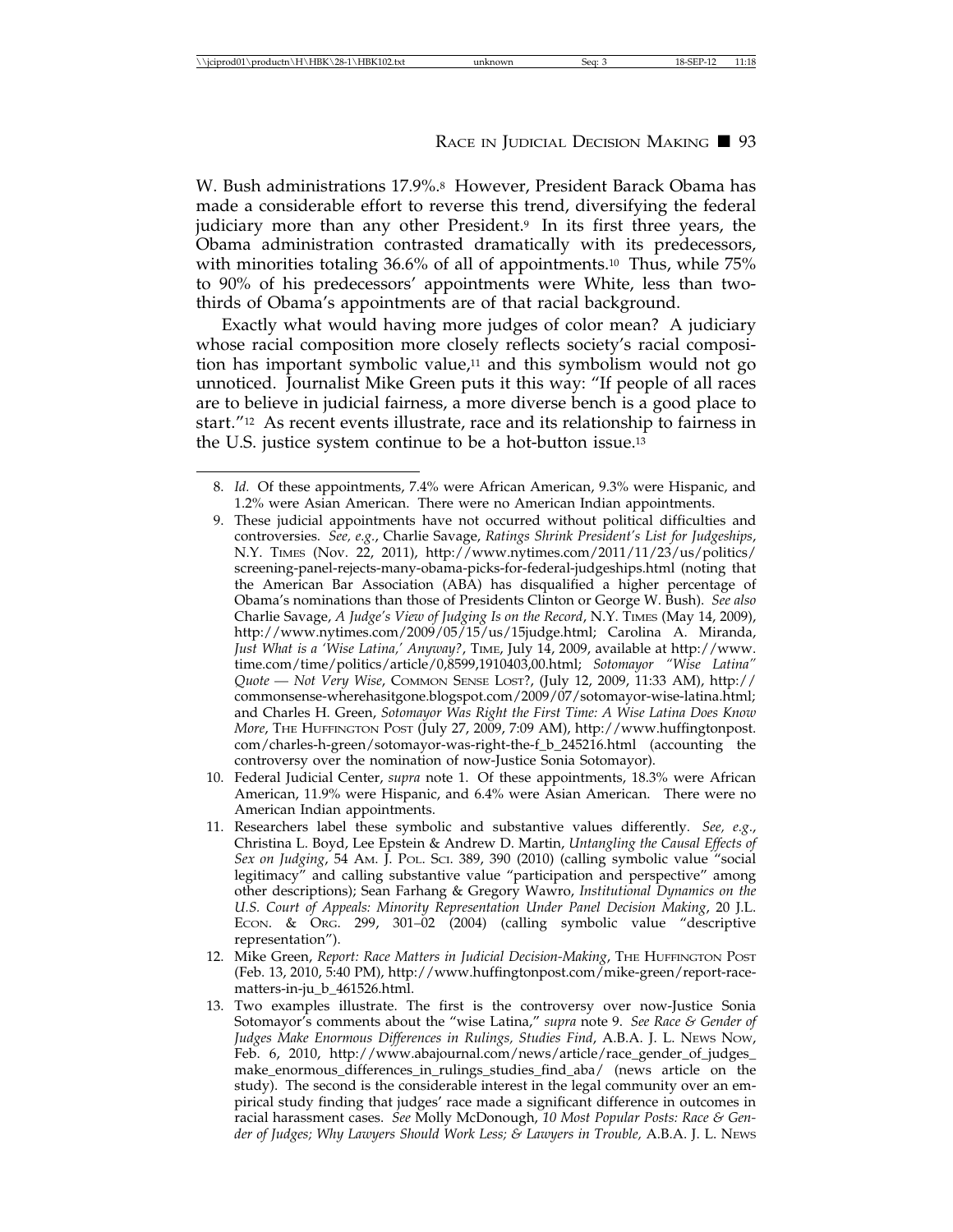Nonetheless, does a more racially diverse judiciary actually have "substantive value," thus altering jurisprudential content and judicial decision-making? Would case outcomes change, and if so, would they change for judges and plaintiffs of particular races?

Emerging empirical research has produced some answers. For instance, a half-dozen studies indicate that White judges and African American judges have different decision-making patterns in employment discrimination cases.14 In criminal law cases, however, the results are mixed, with some showing racial differences between White and African American judges and others finding no differences.15 This research on judges' race focuses almost exclusively on White judges and African American judges, with very little exploration of judges of other races and ethnicities. Furthermore, while studies of criminal law cases have also considered how the defendants' race relates to case outcomes,16 very little research exists on how the plaintiffs' race in civil cases, including discrimination, affects case outcomes.17

In contrast, a minority of studies did not find race differences. *See* Farhang & Wawro, *supra* note 11; Carol T. Kulik, Elissa L. Perry, & Molly B. Pepper, *Here Comes the Judge: The Influence of Judge Personal Characteristics on Federal Sexual Harassment Case Outcomes*, 27 LAW & HUM. BEHAV. 69 (2003); Tajuana Massie et al., The Impact of Gender and Race in the Decisions of Judges on the United States Courts of Appeal*s* (Apr. 25, 2002) (unpublished manuscript, on file with authors); Jennifer A. Segal, *Representative Decision-Making on the Federal Bench: Clinton's District Court Appointees*, 53 POL. RES. Q. 137 (2000).

Some studies have also considered other judicial characteristics, such as judges' political ideology, and gender to see how these characteristics interact with the judges' race in predicting case outcomes. *See, e.g.*, Chew & Kelley, *supra*; Kulik, *supra*; Cameron & Cummings, *supra*.

- 15. CASSIA L. SPOHN, HOW DO JUDGES DECIDE? 102 (2002). *See, e.g.*, Todd Collins & Laura Moyer, *Gender, Race, and Intersectionality on the Federal Appellate Bench*, 61 POL. RES. Q. 219 (2008); Max Schanzenbach, *Racial and Sex Disparities in Prison Sentences: The Effect of District Level Judicial Demographics*, 34 J. LEGAL STUD. 57 (2005) (finding differences in case outcomes).
- 16. *See* SPOHN, *supra* note 15, at 101–17.
- 17. An exception is Crowe, *supra* note 14, which considered both the race of the judges and plaintiffs in discrimination cases.

NOW, Dec. 28, 2010, http://www.abajournal.com/news/article/most\_read\_in\_2010 (noting that the "Race and Gender . . . " article was the most viewed ABA online article for that year.)

<sup>14.</sup> The majority of studies of judges' race in civil rights cases (including employment discrimination cases) found differences in the decision-making patterns of federal judges of different races. *See* Pat K. Chew & Robert E. Kelley, *Myth of the Color-Blind Judge: An Empirical Analysis of Racial Harassment Cases*, 86 WASH. U. L. REV. 1117 (2009); Adam B. Cox & Thomas J. Miles, *Judging the Voting Rights Act*, 108 COLUM. L. REV. 1 (2008); Sarah Westergren, Note: *Gender Effects in the Courts of Appeals Revisited: The Data Since 1994*, 92 GEO. L.J. 689 (2004); Kenneth L. Manning, *¿Como Decide?: Decision-Making by Latino Judges in the Federal Courts* (Apr. 14, 2004) (unpublished manuscript, on file with authors); Charles M. Cameron & Craig P. Cummings, Diversity and Judicial Decision-Making: Evidence from Affirmative Action Cases in the Federal Courts of Appeals, 1971–1999 (Mar. 30, 2003) (unpublished manuscript, on file with authors); Nancy E. Crowe, The Effects of Judges' Sex and Race on Judicial Decision Making on the U.S. Courts of Appeals, 1981–1996 (June 1999) (unpublished Ph.D. dissertation, University of Chicago) (on file with authors).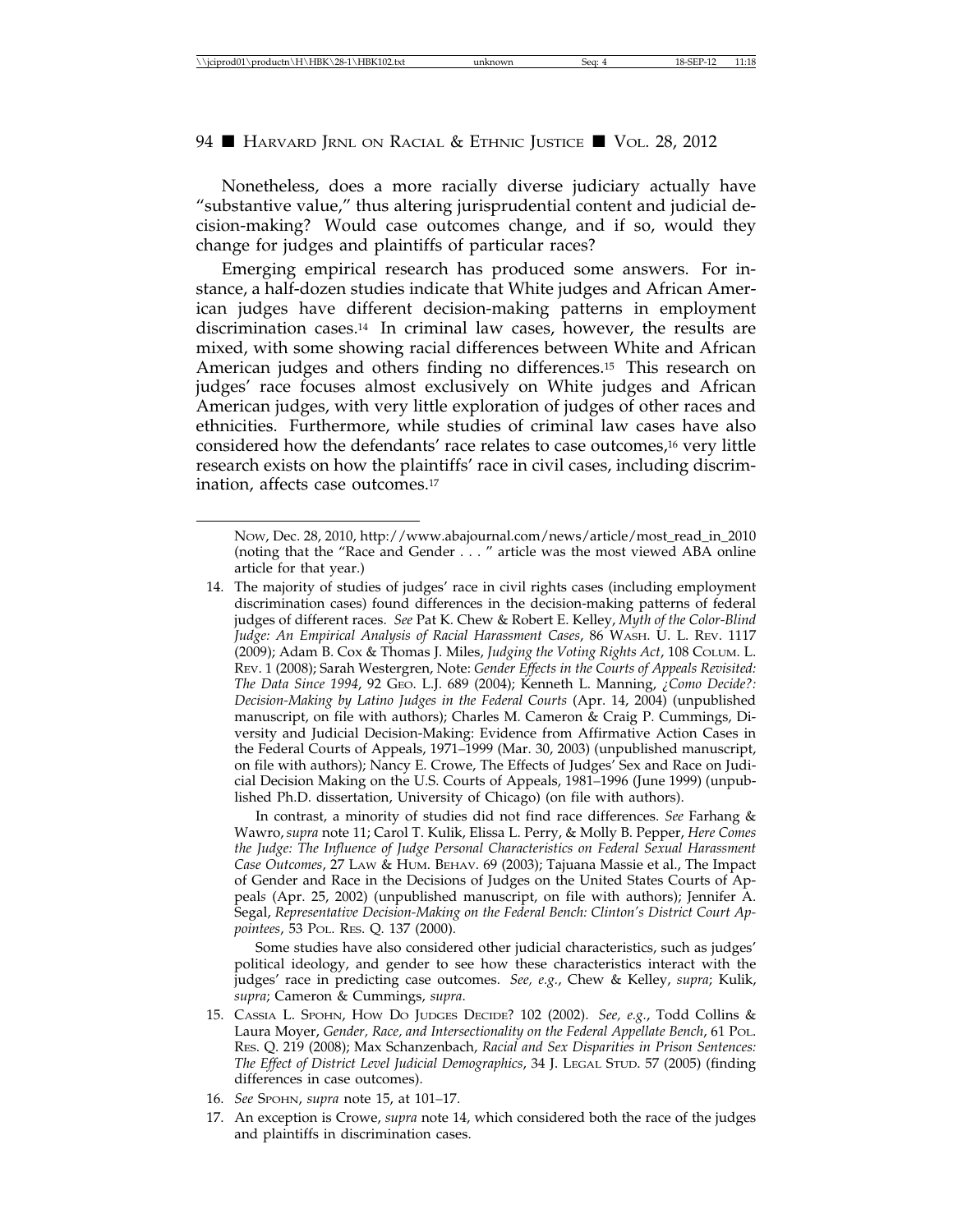This empirical study furthers our understanding in specific ways. To begin, this is the first study that explores whether the plaintiffs' race makes a difference in racial harassment case outcomes.<sup>18</sup> Second, while most research focuses on White versus African American judges, this study also includes both Hispanic judges and plaintiffs. Hispanics are a fast growing ethnicity in the federal judiciary, as well as a fast growing ethnic population in the country.19 Finally, in addition to considering the plaintiffs' race and the judges' race independently of each other, this study considers the effects of the two variables simultaneously, looking for the interactions between them and case outcomes. Namely, it explores whether a judge of one race appears to favor or disfavor plaintiffs of various races.

As subsequently explained, the study's overall empirical conclusions are consistent and clear. When considered independently, the plaintiffs' race matters, and the judges' race affects whether plaintiffs are successful or not. Furthermore, there are significant interactive effects, so that the particular combination of judge's race and plaintiff's race makes a difference — signaling a general tendency for a judge of one race to find more persuasive the claims of a plaintiff of the same race. In the concluding discussion, this Article explores the implications of these findings, arguing that a more racially integrated judiciary serves important democratic purposes and ultimately results in more societally responsive and informed decisions.

# II. DESCRIPTION OF STUDY

Plaintiff-employees in workplace racial harassment cases allege they were harassed because of their race, resulting in a "racially hostile" work environment.20 The authors have discussed at length in earlier works the legal requirements, jurisprudence, and exhaustive litigation process for racial harassment claims.21 These racial harassment cases are an important area of law and particularly appropriate for studying the effects of race in judicial decision making. Thousands of racial harassment complaints are filed with the Equal Employment Opportunity Commission

<sup>18.</sup> Crowe, *supra* note 14, studied discrimination cases, which may have included some racial harassment cases. The current study focuses exclusively on racial harassment cases.

<sup>19.</sup> Federal Judicial Center, *supra* note 1 (searching "commission date" by Jan. 1, 2000 and Jan. 1, 2012, the number of commissioned Hispanic judges increased from 50 to 104 in that time period, in comparison to African American judges at 129 to 176); Conor Doughtery, *U.S. Moves Closer to Minority Majority,* WALL ST. J. (Apr. 31, 2011, 5:00 AM), http://blogs.wsj.com/economics/2011/08/31/u-s-moves-closer-to-minority-majority/ (describing results of Brookings Institute report on changing racial demographics, including growth of Hispanic population).

<sup>20.</sup> Federal racial harassment claims, as a form of workplace race discrimination, are based on the Civil Rights Act, 42 U.S.C. § 2000e-2(a)(1) (2006).

<sup>21.</sup> *See* Pat K. Chew, *Seeing Subtle Racism*, 6 STAN. J. C.R. & C. L. 183, 187–98 (2010) (describing traditional and emerging racial harassment jurisprudence) [hereinafter Chew, *Seeing*]; Pat K. Chew & Robert E. Kelley, *Unwrapping Racial Harassment Law*, 27 BERKELEY J. EMP. & LAB. L. 49, 55–63 (2006) (explaining racial harassment law and dispute resolution process) [hereinafter Chew & Kelley, *Unwrapping*].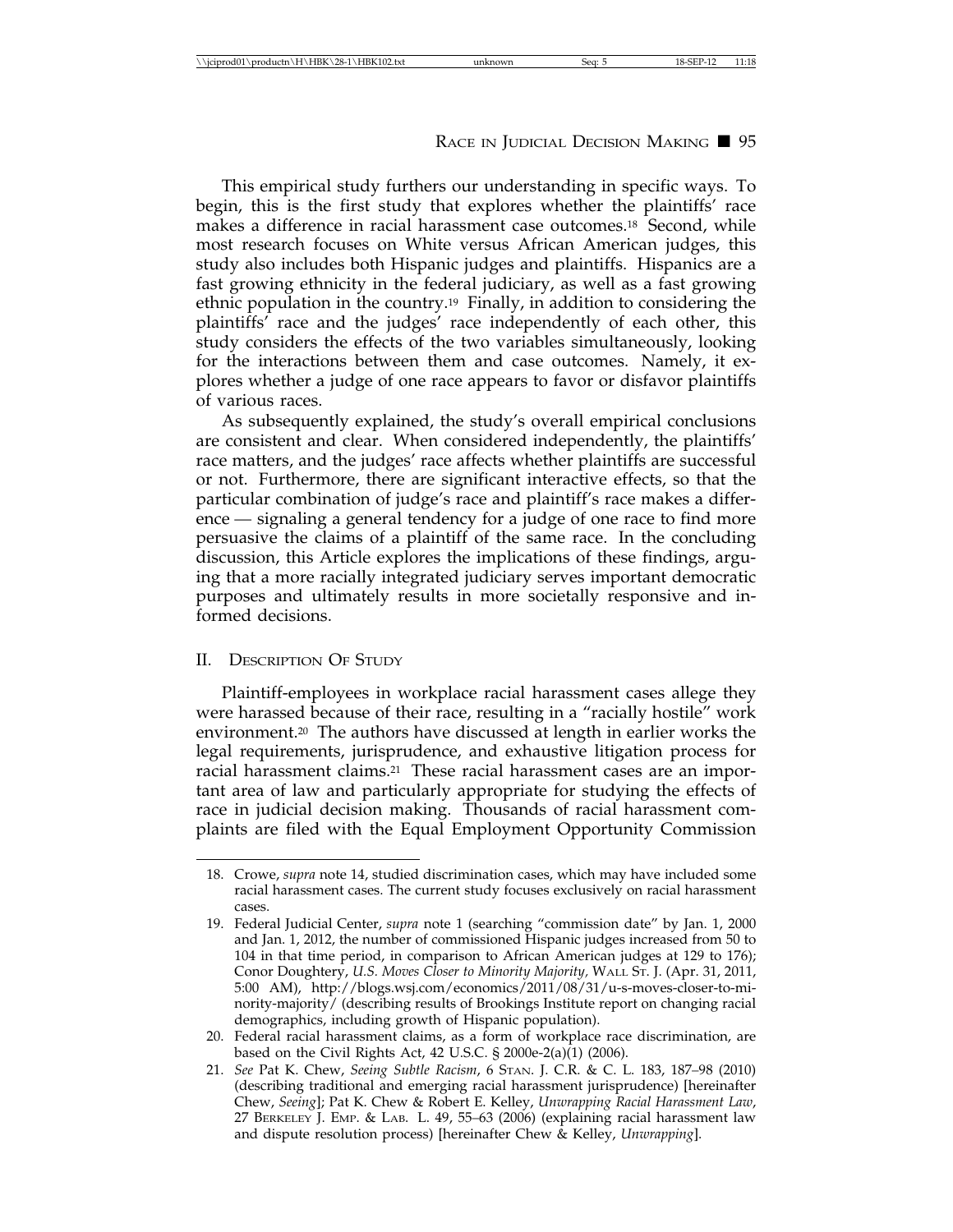each year, and the number is on the rise.<sup>22</sup> These cases present an intriguing racial triad: the complaining employees are almost always minority and most typically African American, while the judges presiding over these cases and the alleged harassers are most often White.23 Thus, most commonly in these cases, White judges must assess the credibility of African American employees' perceptions of racial harassment by their White supervisors or co-workers. The legal inquiries focus specifically on race in the workplace. Courts require that plaintiffs show their supervisors or co-workers (1) harassed them so "severely or pervasively" that it altered their work environment; and (2) that the harassment occurred because of the plaintiff's race, and not for some non-race-related reason.24 Thus, the judge must assess the parties' depiction of racial dynamics in the workplace to see if these requirements are met. While the Supreme Court has laid out these fundamental legal principles, it has left much discretion to federal judges in interpreting them.25

The database in this study consists of all reported racial harassment cases brought under Title VII of the Civil Rights Act in the federal district courts of six representative circuits between 2002 and 2008.26 In particular, this study analyzes the effects of judges' race and plaintiffs' race on case outcomes. As with all empirical research based on reported judicial opinions, inherent limitations exist.27 Reported judicial opinions do not capture all disputes. Some disputes are settled and are never part of the litigation process. Even if they are part of the litigation process, judges do not write opinions on all cases and not all written judicial opinions are included in the reporter systems. On the other hand, judicial opinions provide valuable insights and are the traditional source for judges' legal reasoning and decision-making patterns.

<sup>22.</sup> Stephanie Armour, *Racial Harassment Lawsuits at Work Go Up*, USA TODAY, Oct. 26, 2007, at 1B, *available at* http://www.usatoday.com/money/workplace/2007-10-25 noose-harassment-eeoc\_N.htm (noting over 7,000 complaints in one year); EEOC, Enforcement & Litigation Statistics, http://www.eeoc.gov/eeoc/statistics/enforcement/index.cfm (last visited Feb. 1, 2012). *See also* Chew & Kelley, *Unwrapping*, *supra* note 21, at 51 n.4 (citing research documenting racial harassment in the workplace).

<sup>23.</sup> Chew & Kelley, *supra* note 14, at 1143.

<sup>24.</sup> *See* the trilogy of Supreme Court cases laying out key legal principles for discriminatory harassment claim, including racial harassment: Meritor Sav. Bank v. Vinson, 477 U.S. 57 (1986); Harris v. Forklift Sys., 510 U.S. 17 (1993); Oncale v. Sundowner Offshore Serv., 523 U.S. 75 (1998). *See also* Chew, *Seeing*, *supra* note 21, at 187–91 (explaining these cases). In addition, employers can argue affirmative defenses. Burlington Indus., Inc. v. Ellerth, 524 U.S. 72 (1998); Faragher v. City of Boca Raton, 524 U.S. 775 (1998).

<sup>25.</sup> *See* Chew, *Seeing*, *supra* note 21, at 187–91.

<sup>26.</sup> Searching both LEXIS and WESTLAW, all racial harassment cases in the First, Second, Fifth, Seventh, Ninth, and Eleventh circuits were identified. These circuits were selected because they represented circuits from all regions of the United States and included large, racially diverse populations. Cases that had multiple plaintiffs and uncertain procedural outcomes *(i.e.*, not clearly a plaintiff win or loss) were not included in the statistical analysis.

<sup>27.</sup> *See* Chew & Kelley, *supra* note 14, at 62–63 (further explaining that only a very small percentage of original complaints result in a published judicial opinion).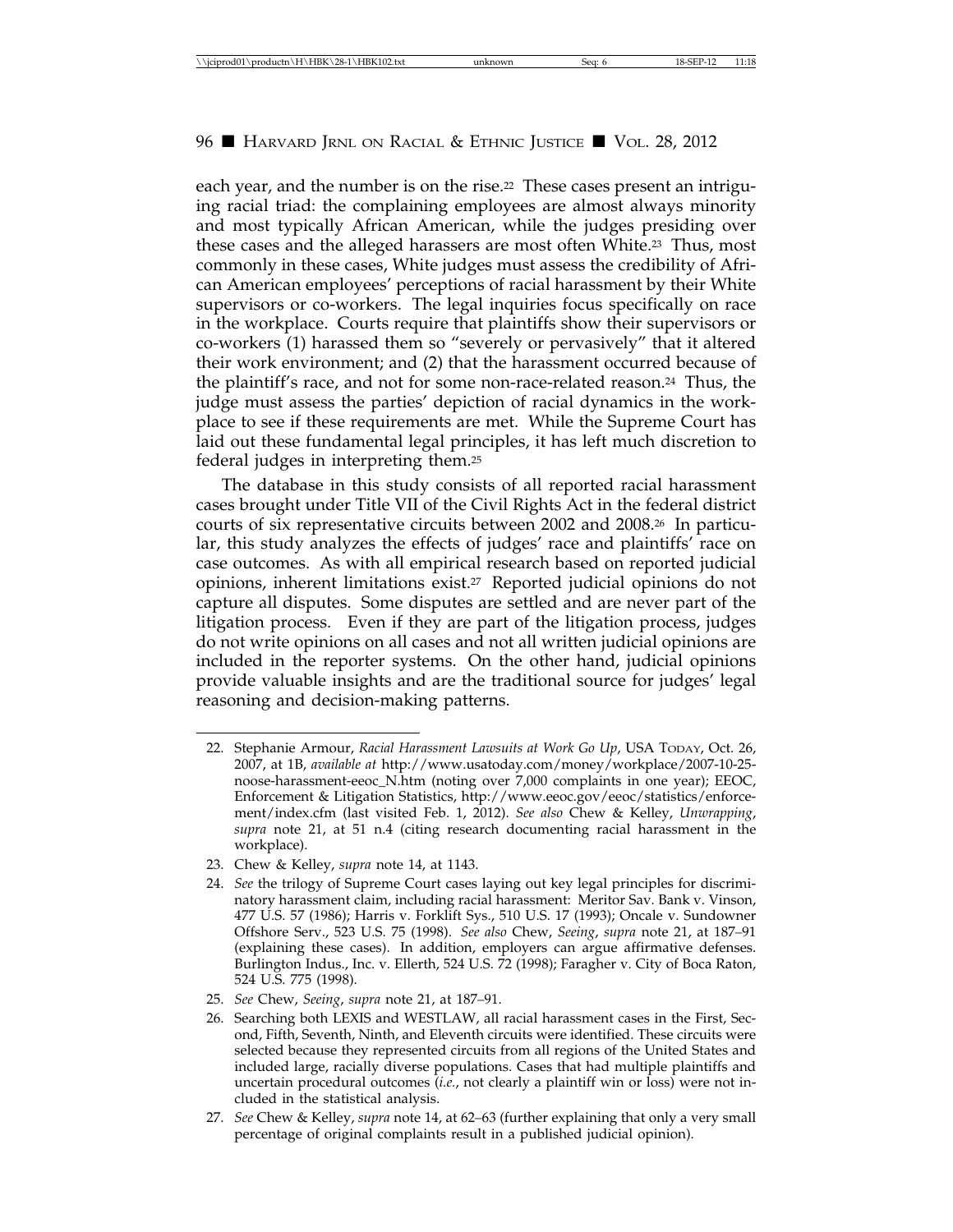Also keep in mind that the vast majority of cases (89%) in this study dealt with the defendant-employers' motions for summary judgment.28 While the courts' rulings on motions for summary judgment are not technically the final resolution of the disputes, the courts' granting of the employers' motions are a significant rebuff of plaintiffs' cases. It prevents them from proceeding to a trial, unless plaintiffs are able to obtain appellate reversals of the district courts' decisions. Plaintiffs' successes at the appellate level, however, are unlikely.29 Thus, this study considered the courts' granting of the employer-defendants' motions for summary judgment a "plaintiff loss."

The effective meaning of the courts' denials of the employers' motions, on the other hand, is less certain.30 The plaintiff-employees can technically proceed to trial, where they may ultimately succeed or fail on the cases' merits. In practice, the denial of the employers' motions likely prompts employers to actively engage plaintiffs in settlement negotiations. Plaintiff-employees view both possibilities positively, and, therefore, this study considered the court's denial of the employer-defendants' motions a "plaintiff success."

As discussed below, standard statistical analyses were used to study the database, including descriptive statistics, chi-square analyses, and logistic regression analyses.31 While a range of established research methods for this type of research are available to scholars, these methods are widely accepted.<sup>32</sup>

Since statistical terms and concepts are less common in the legal literature than in social science literature, a brief primer here assists the reader. More detailed technical explanations are provided in the footnotes.33 In addition to basic descriptive statistics (e.g., the number and percentage of the cases where plaintiffs were successful), other statistical methods are

<sup>28.</sup> *See* Linda Hamilton Krieger, *The Intuitive Psychologist Behind the Bench: Models of Gender Bias in Social Psychology and Employment Discrimination Law*, 60 J. SOC. ISSUES 835, 839 (2004) (noting few civil cases go to trial; rather, most are disposed of through pretrial motions, most commonly motions for summary judgment). "To survive a defense motion for summary judgment" and proceed to trial, the plaintiff "must convince the judge that  $\dots$  a reasonable jury, drawing all reasonable inferences and resolving all credibility conflicts against the employer, could render a verdict in the plaintiff's favor." *Id.* at 840. If the plaintiff provides evidence "sufficient to create a genuine issue of material fact" on any element, the judge is supposed to deny the defendant's motion*. Id.* As Krieger explains, in deciding summary motions, judges use their intuition "to determine what inferences can 'reasonably' be drawn from any particular set of facts." *Id.*

<sup>29.</sup> *See* Chew & Kelley, *Unwrapping, supra* note 21, at 90 tbl.15 (indicating only 24.5% of employee-plaintiffs were successful at the appellate level).

<sup>30.</sup> *See supra* note 28.

<sup>31.</sup> *See, e.g.*, ROBERT M. LAWLESS, JENNIFER K. ROBBENNOLT & THOMAS. S. ULEN, EMPIRI-CAL METHODS IN LAW 248–64, 300–09, 345–50, 405, 418, 421, 425 (2010) (describing chi-square and logistic regression modeling and their use in these kinds of studies); PAUL BREST & LINDA HAMILTON KRIEGER, PROBLEM SOLVING, DECISION MAKING, AND PROFESSIONAL JUDGMENT: A GUIDE FOR LAWYERS AND POLICY MAKERS 115–210 (2010) (discussing generally the use of statistics in legal and policy problem-solving).

<sup>32.</sup> LAWLESS ET. AL., *supra* note 31.

<sup>33.</sup> *See infra* note 35 (discussing logistic regressions) and note 55 (discussing multiple logistic regression modeling).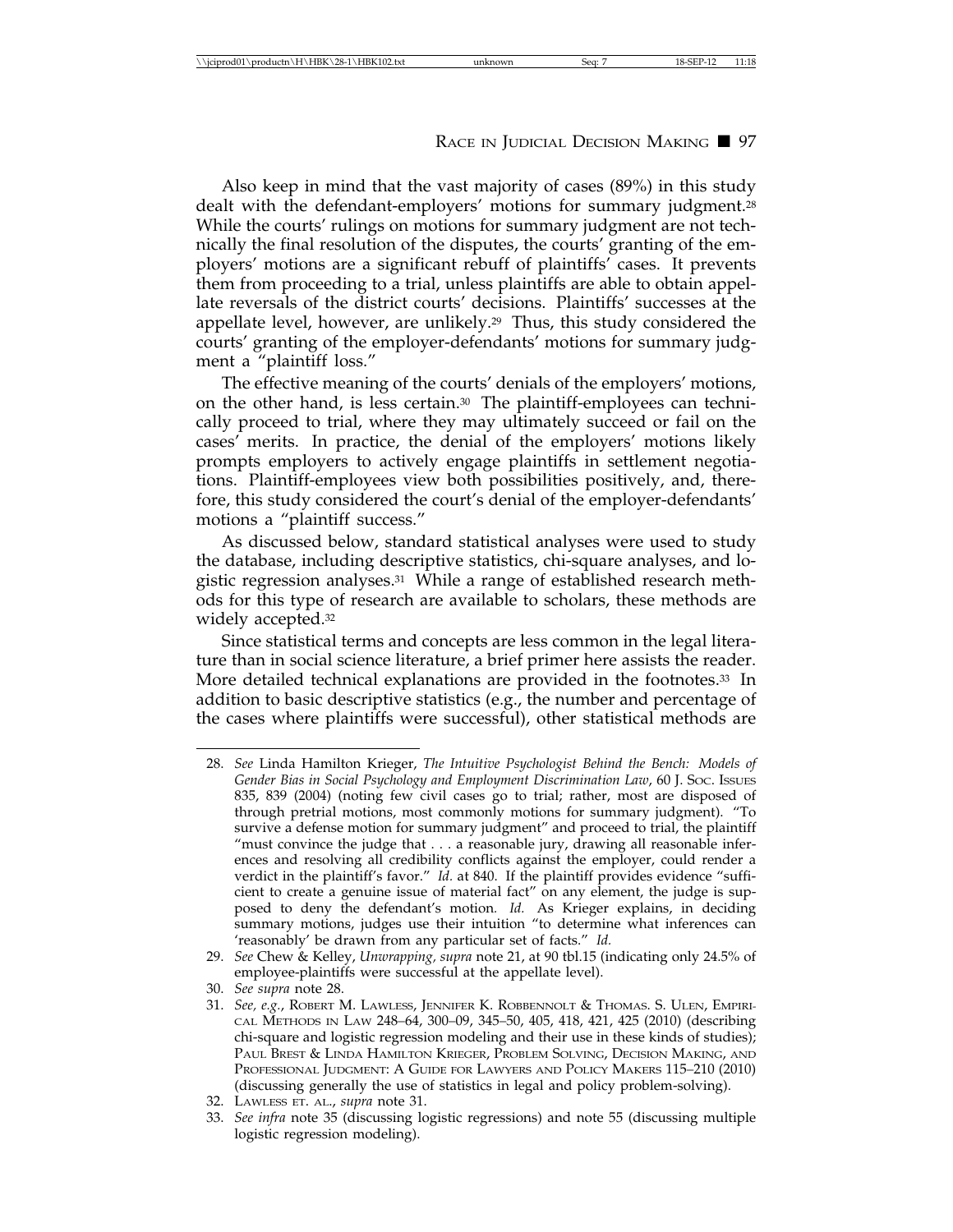commonly used to further interpret the meaning and consequences of these numbers and percentages. Chi-square tests and logistic regression modeling, in particular, are statistical methods used to determine the probability of some occurrence. For instance, the descriptive statistics may show a difference between the decision- making patterns of African American judges versus all other judges. The results of chi square testing and logistic regression modeling reveals whether something meaningful is occurring (often referred to as statistical significance) or if this difference between African American judges and all other judges is merely happening by chance.<sup>34</sup>

The usual marker of statistical significance is a probability ("p") value of less than .05 (typically written as  $p < .05$ ), meaning the difference would occur less than five times out of one hundred times. In other words, it is not very likely to happen; or stated another way, the difference is not occurring by chance and therefore is considered statistically significant. If the p value is even less, then the difference is even more significant. For example, p less than .01 ( $p \le 0.01$ ) means that this difference would occur only one time out of one hundred instances. . The p less than .05 cutoff is not sacrosanct. In some cases, it may be reasonable to relax the standard due to various factors, such as small sample size. In other cases, one may want it to be more stringent. However, most researchers use the .05 cutoff. Thus, if the p value is greater than .05, the occurrence (i.e., the difference between judges' decision-making patterns) is considered to be happening by chance — the difference is *not* meaningfully significant.

In addition to providing another check of p values, logistic regression modeling yields odds ratios ("OR"). OR gives an idea of how dramatically one's "odds" increase or decrease in given situations, for instance, the probability of a plaintiff-employee being successful before a White judge. To illustrate, an OR of 2.0 would indicate that it is twice as likely as normal for that event to occur. As we move through the study's findings on the relationship between plaintiffs' race, judges' race, and case outcomes, the relevant p values indicating statistical significance and OR indicating odds of an event occurring are provided and discussed.

### III. FINDINGS AND DISCUSSION

Overall, plaintiff-employees find it very difficult to succeed in their racial harassment claims, while employer-defendants are much more likely to be successful. Out of 473 judicial opinions on racial harassment claims, plaintiffs were successful only 22.2% of the time, while defendants were successful in over three out of four cases. This 22.2% is the baseline against which cases with certain characteristics (e.g., cases brought by plaintiffs of a particular race or cases heard by judges of a particular race) are compared.

The following discussion begins with the findings on the effect of the plaintiffs' race on case outcomes, is followed by the findings on the effect

<sup>34.</sup> BREST & KRIEGER, *supra* note 31, at 141–46 (further explaining the concept of statistical significance).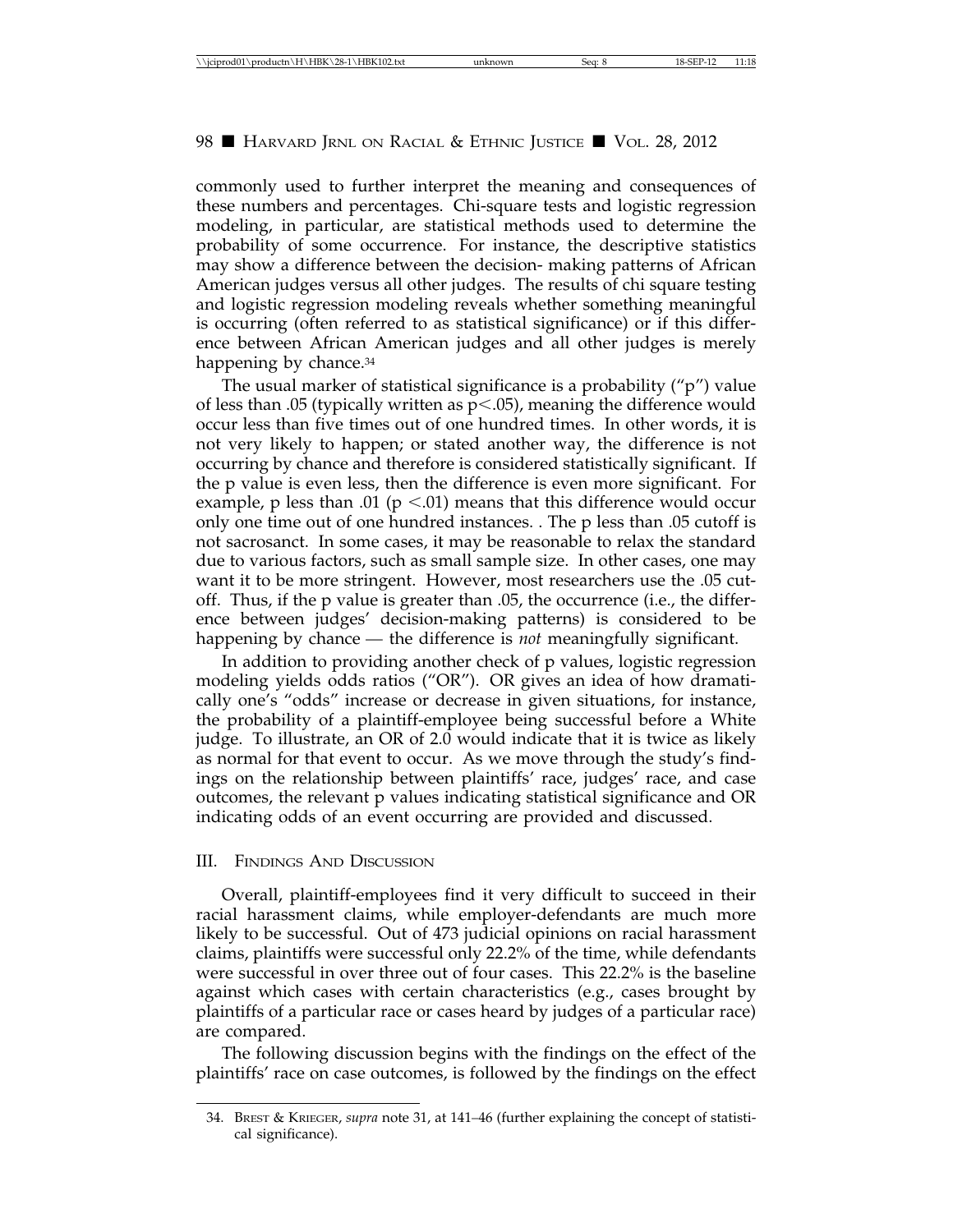of the judges' race, and concludes with the interactive effects of the judges' race and plaintiffs' race.

## *A. Plaintiffs' Race Matters*

This empirical study is the first to consider the relationship between the plaintiffs' race and case outcomes in racial harassment cases. While members of any racial group can bring racial harassment claims, African American employees brought 74% of these claims under federal employment discrimination laws. Hispanics, Whites, and Asian Americans were plaintiffs in the remaining 26% of the cases in this study.

As shown in Table 1, the first finding is that success rates vary among plaintiffs of different racial groups. While all groups are less likely to win than to lose, Hispanic (37.3%) plaintiffs have the highest success rates. In contrast, Asian American (4.3%) and African American (20.7%) plaintiffs have substantially lower success rates. These differences among plaintiff groups are statistically significant  $(p=.009)$ , indicating that these differences are not occurring by chance. The comparatively high Hispanic win rate and the comparatively low Asian American win rate primarily drives this significance. In contrast to plaintiffs' race, the gender of plaintiffs was not significant to case outcomes with males and females succeeding at the same 22.2% rate.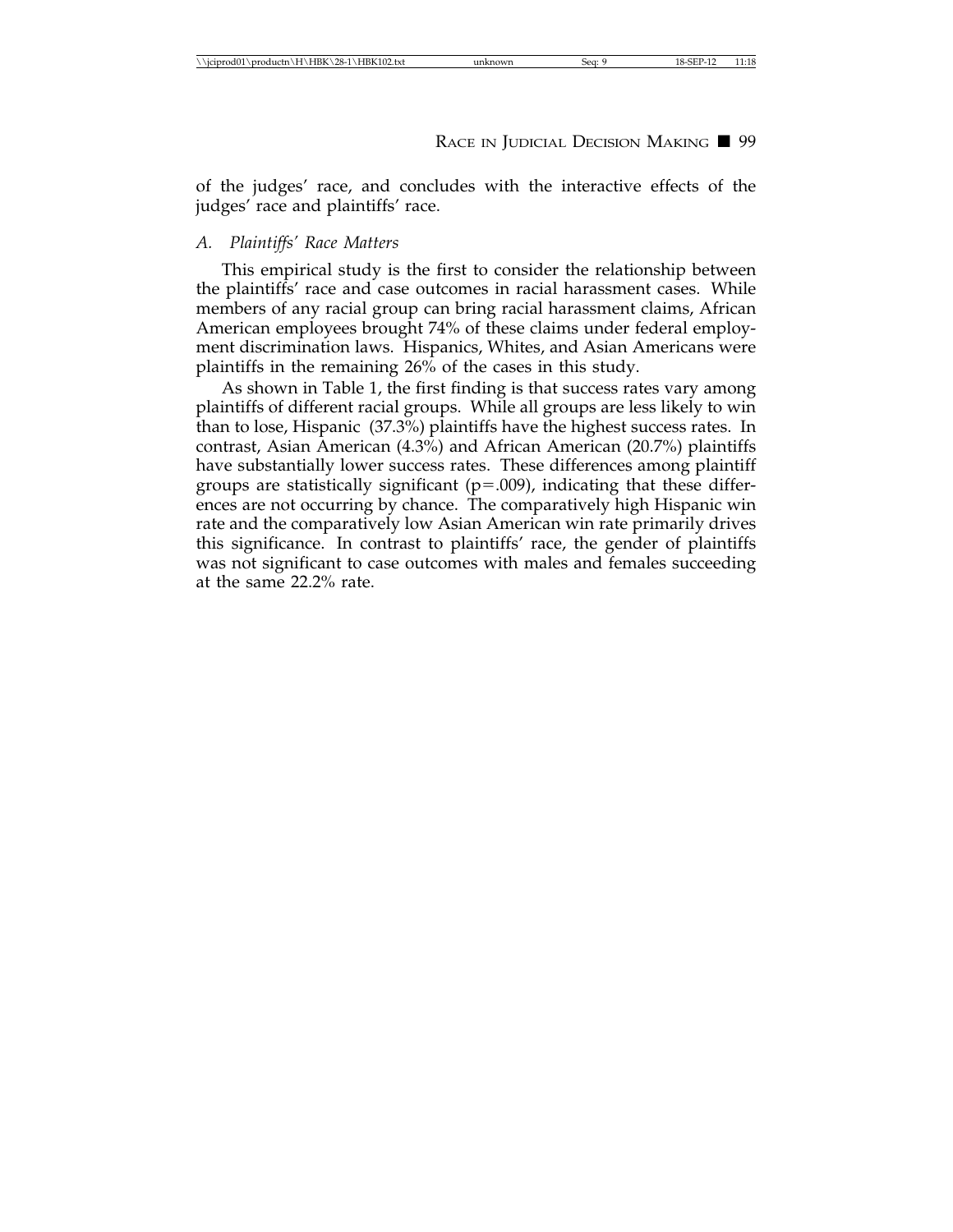|                                                                                                                                                                                                                                                                                                                                                                                                                                                                                                                                                                                                                                                                                                                                         | Plaintiffs                                                           |                                                                                                                                          | Plaintiffs                                                                          |                                                                                                                                          | Significance                                 |
|-----------------------------------------------------------------------------------------------------------------------------------------------------------------------------------------------------------------------------------------------------------------------------------------------------------------------------------------------------------------------------------------------------------------------------------------------------------------------------------------------------------------------------------------------------------------------------------------------------------------------------------------------------------------------------------------------------------------------------------------|----------------------------------------------------------------------|------------------------------------------------------------------------------------------------------------------------------------------|-------------------------------------------------------------------------------------|------------------------------------------------------------------------------------------------------------------------------------------|----------------------------------------------|
| Comparisons                                                                                                                                                                                                                                                                                                                                                                                                                                                                                                                                                                                                                                                                                                                             | N                                                                    | Successful<br>%                                                                                                                          | N                                                                                   | Unsuccessful<br>$\%$                                                                                                                     | Levels                                       |
|                                                                                                                                                                                                                                                                                                                                                                                                                                                                                                                                                                                                                                                                                                                                         |                                                                      |                                                                                                                                          |                                                                                     |                                                                                                                                          | (p)                                          |
| All Cases                                                                                                                                                                                                                                                                                                                                                                                                                                                                                                                                                                                                                                                                                                                               | 105                                                                  | 22.2                                                                                                                                     | 368                                                                                 | 77.8                                                                                                                                     |                                              |
| <b>Plaintiffs' Characteristics</b>                                                                                                                                                                                                                                                                                                                                                                                                                                                                                                                                                                                                                                                                                                      |                                                                      |                                                                                                                                          |                                                                                     |                                                                                                                                          |                                              |
| (Test on plaintiffs' race is 3 degrees of freedom)                                                                                                                                                                                                                                                                                                                                                                                                                                                                                                                                                                                                                                                                                      |                                                                      |                                                                                                                                          |                                                                                     |                                                                                                                                          | $0.009**$                                    |
| African American plaintiffs vs. all others                                                                                                                                                                                                                                                                                                                                                                                                                                                                                                                                                                                                                                                                                              |                                                                      |                                                                                                                                          |                                                                                     |                                                                                                                                          | 0.19                                         |
| African American ( $n = 352$ )                                                                                                                                                                                                                                                                                                                                                                                                                                                                                                                                                                                                                                                                                                          | 73                                                                   | 20.7                                                                                                                                     | 279                                                                                 | 79.3                                                                                                                                     |                                              |
| Others $(n = 121)$                                                                                                                                                                                                                                                                                                                                                                                                                                                                                                                                                                                                                                                                                                                      | 32                                                                   | 26.4                                                                                                                                     | 89                                                                                  | 73.6                                                                                                                                     | $0.006**$                                    |
| Hispanic plaintiffs vs. all others<br>Hispanic ( $n = 51$ )                                                                                                                                                                                                                                                                                                                                                                                                                                                                                                                                                                                                                                                                             | 19                                                                   | 37.3                                                                                                                                     | 32                                                                                  | 62.7                                                                                                                                     |                                              |
| Others ( $n = 422$ )                                                                                                                                                                                                                                                                                                                                                                                                                                                                                                                                                                                                                                                                                                                    | 86                                                                   | 20.4                                                                                                                                     | 336                                                                                 | 79.6                                                                                                                                     |                                              |
| Asian American plaintiffs vs. all others                                                                                                                                                                                                                                                                                                                                                                                                                                                                                                                                                                                                                                                                                                |                                                                      |                                                                                                                                          |                                                                                     |                                                                                                                                          | $0.035*$                                     |
| Asian American ( $n = 23$ )                                                                                                                                                                                                                                                                                                                                                                                                                                                                                                                                                                                                                                                                                                             | $\mathbf{1}$                                                         | 4.3                                                                                                                                      | 22                                                                                  | 95.7                                                                                                                                     |                                              |
| Others $(n = 450)$                                                                                                                                                                                                                                                                                                                                                                                                                                                                                                                                                                                                                                                                                                                      | 104                                                                  | 23.1                                                                                                                                     | 346                                                                                 | 76.9                                                                                                                                     |                                              |
|                                                                                                                                                                                                                                                                                                                                                                                                                                                                                                                                                                                                                                                                                                                                         |                                                                      |                                                                                                                                          |                                                                                     |                                                                                                                                          |                                              |
|                                                                                                                                                                                                                                                                                                                                                                                                                                                                                                                                                                                                                                                                                                                                         |                                                                      |                                                                                                                                          |                                                                                     |                                                                                                                                          |                                              |
|                                                                                                                                                                                                                                                                                                                                                                                                                                                                                                                                                                                                                                                                                                                                         |                                                                      |                                                                                                                                          |                                                                                     |                                                                                                                                          |                                              |
|                                                                                                                                                                                                                                                                                                                                                                                                                                                                                                                                                                                                                                                                                                                                         |                                                                      |                                                                                                                                          |                                                                                     |                                                                                                                                          |                                              |
|                                                                                                                                                                                                                                                                                                                                                                                                                                                                                                                                                                                                                                                                                                                                         |                                                                      |                                                                                                                                          |                                                                                     |                                                                                                                                          |                                              |
|                                                                                                                                                                                                                                                                                                                                                                                                                                                                                                                                                                                                                                                                                                                                         |                                                                      |                                                                                                                                          |                                                                                     |                                                                                                                                          |                                              |
| Judges' Characteristics                                                                                                                                                                                                                                                                                                                                                                                                                                                                                                                                                                                                                                                                                                                 |                                                                      |                                                                                                                                          |                                                                                     |                                                                                                                                          |                                              |
| (Test on judges' race is 3 degrees of freedom)                                                                                                                                                                                                                                                                                                                                                                                                                                                                                                                                                                                                                                                                                          |                                                                      |                                                                                                                                          |                                                                                     |                                                                                                                                          | $0.01*$                                      |
| African American judges vs. all others                                                                                                                                                                                                                                                                                                                                                                                                                                                                                                                                                                                                                                                                                                  |                                                                      |                                                                                                                                          |                                                                                     |                                                                                                                                          | $0.001**$                                    |
|                                                                                                                                                                                                                                                                                                                                                                                                                                                                                                                                                                                                                                                                                                                                         |                                                                      |                                                                                                                                          |                                                                                     |                                                                                                                                          |                                              |
|                                                                                                                                                                                                                                                                                                                                                                                                                                                                                                                                                                                                                                                                                                                                         |                                                                      |                                                                                                                                          |                                                                                     |                                                                                                                                          |                                              |
|                                                                                                                                                                                                                                                                                                                                                                                                                                                                                                                                                                                                                                                                                                                                         |                                                                      |                                                                                                                                          |                                                                                     |                                                                                                                                          |                                              |
|                                                                                                                                                                                                                                                                                                                                                                                                                                                                                                                                                                                                                                                                                                                                         |                                                                      |                                                                                                                                          |                                                                                     |                                                                                                                                          |                                              |
|                                                                                                                                                                                                                                                                                                                                                                                                                                                                                                                                                                                                                                                                                                                                         |                                                                      |                                                                                                                                          |                                                                                     |                                                                                                                                          | 1.00                                         |
|                                                                                                                                                                                                                                                                                                                                                                                                                                                                                                                                                                                                                                                                                                                                         | $\theta$                                                             | 0.0                                                                                                                                      | 3                                                                                   | 100.0                                                                                                                                    |                                              |
| Others $(n = 470)$                                                                                                                                                                                                                                                                                                                                                                                                                                                                                                                                                                                                                                                                                                                      | 105                                                                  | 22.3                                                                                                                                     | 365                                                                                 | 77.7                                                                                                                                     |                                              |
|                                                                                                                                                                                                                                                                                                                                                                                                                                                                                                                                                                                                                                                                                                                                         |                                                                      |                                                                                                                                          |                                                                                     |                                                                                                                                          |                                              |
|                                                                                                                                                                                                                                                                                                                                                                                                                                                                                                                                                                                                                                                                                                                                         |                                                                      |                                                                                                                                          |                                                                                     |                                                                                                                                          |                                              |
|                                                                                                                                                                                                                                                                                                                                                                                                                                                                                                                                                                                                                                                                                                                                         |                                                                      |                                                                                                                                          |                                                                                     |                                                                                                                                          |                                              |
|                                                                                                                                                                                                                                                                                                                                                                                                                                                                                                                                                                                                                                                                                                                                         |                                                                      |                                                                                                                                          |                                                                                     |                                                                                                                                          | 0.60                                         |
|                                                                                                                                                                                                                                                                                                                                                                                                                                                                                                                                                                                                                                                                                                                                         |                                                                      |                                                                                                                                          |                                                                                     |                                                                                                                                          |                                              |
| Sex of judges (female vs. male)                                                                                                                                                                                                                                                                                                                                                                                                                                                                                                                                                                                                                                                                                                         |                                                                      |                                                                                                                                          |                                                                                     |                                                                                                                                          | 0.85                                         |
|                                                                                                                                                                                                                                                                                                                                                                                                                                                                                                                                                                                                                                                                                                                                         | 24                                                                   |                                                                                                                                          | 81                                                                                  | 77.1                                                                                                                                     |                                              |
|                                                                                                                                                                                                                                                                                                                                                                                                                                                                                                                                                                                                                                                                                                                                         |                                                                      |                                                                                                                                          |                                                                                     |                                                                                                                                          |                                              |
|                                                                                                                                                                                                                                                                                                                                                                                                                                                                                                                                                                                                                                                                                                                                         |                                                                      |                                                                                                                                          |                                                                                     |                                                                                                                                          |                                              |
|                                                                                                                                                                                                                                                                                                                                                                                                                                                                                                                                                                                                                                                                                                                                         | 52                                                                   | 22.2                                                                                                                                     |                                                                                     |                                                                                                                                          |                                              |
| White plaintiffs vs. all others<br>White $(n = 47)$<br>Others ( $n = 426$ )<br>Sex of plaintiffs (Female vs. male)<br>Female ( $n = 185$ )<br>Male ( $n = 288$ )<br>African American judge ( $n = 45$ )<br>Others $(n = 428)$<br>Hispanic judges vs. all others<br>Hispanic judge ( $n = 32$ )<br>Others $(n = 441)$<br>Asian American judges vs. all others<br>Asian American judge $(n = 3)$<br>White judges vs. all others<br>White judge ( $n = 393$ )<br>Others $(n = 80)$<br>Age at time of Case (Mean $\pm$ SD)<br>Experience at time of Case (Mean $\pm$ SD)<br>Female judges ( $n = 105$ )<br>Male judges ( $n = 368$ )<br>Political Affiliation of judges<br>Republican judge ( $n = 239$ )<br>Democratic judge ( $n = 234$ ) | 12<br>93<br>41<br>64<br>19<br>86<br>5<br>100<br>81<br>24<br>81<br>53 | 25.5<br>21.8<br>22.2<br>22.2<br>42.2<br>20.1<br>15.6<br>22.7<br>20.6<br>30.0<br>$60.2 \pm 8.8$<br>$12.9 \pm 8.4$<br>22.9<br>22.0<br>22.2 | 35<br>333<br>144<br>224<br>26<br>342<br>27<br>341<br>312<br>56<br>287<br>186<br>182 | 74.5<br>78.2<br>77.8<br>77.8<br>57.8<br>79.9<br>84.4<br>77.3<br>79.4<br>70.0<br>$60.7 \pm 9.5$<br>$12.4 \pm 9.1$<br>78.0<br>77.8<br>77.8 | 0.56<br>0.99<br>0.35<br>0.07<br>0.60<br>0.99 |

TABLE 1: PLAINTIFFS' AND JUDGES' CHARACTERISTICS BY CASE OUTCOMES

 $*$   $< 0.01$ 

 $* < 0.05$ 

Logistic regression analyses on plaintiffs' race provide further details on how the plaintiffs' race matters.35 While the chi-square analyses shown in Table 1 compare plaintiffs of each race with all other plaintiffs,

If a variable has no effect on case outcomes, the probability of plaintiffs' success will be the same for both groups of judges, and the odds ratio would be 1.0. Departures from 1.0 in either direction indicate an association between that variable and case outcomes. An odds ratio greater than 1.0 indicates an increased likelihood that

<sup>35.</sup> Logistic regressions allow us to quantify the strength of each association by providing estimates of the odds ratios ("OR") for each characteristic. The OR is the ratio between the odds of plaintiff's success with a certain case characteristic to the odds of success without that characteristic. *See generally* J. Martin Bland & Douglas G. Altman, *Statistics Notes: The Odds Ratio*, 320 BMJ 1468 (2000), *available at* http:// www.bmj.com/cgi/content/full/320/7247/1468 (further explaining odds ratios).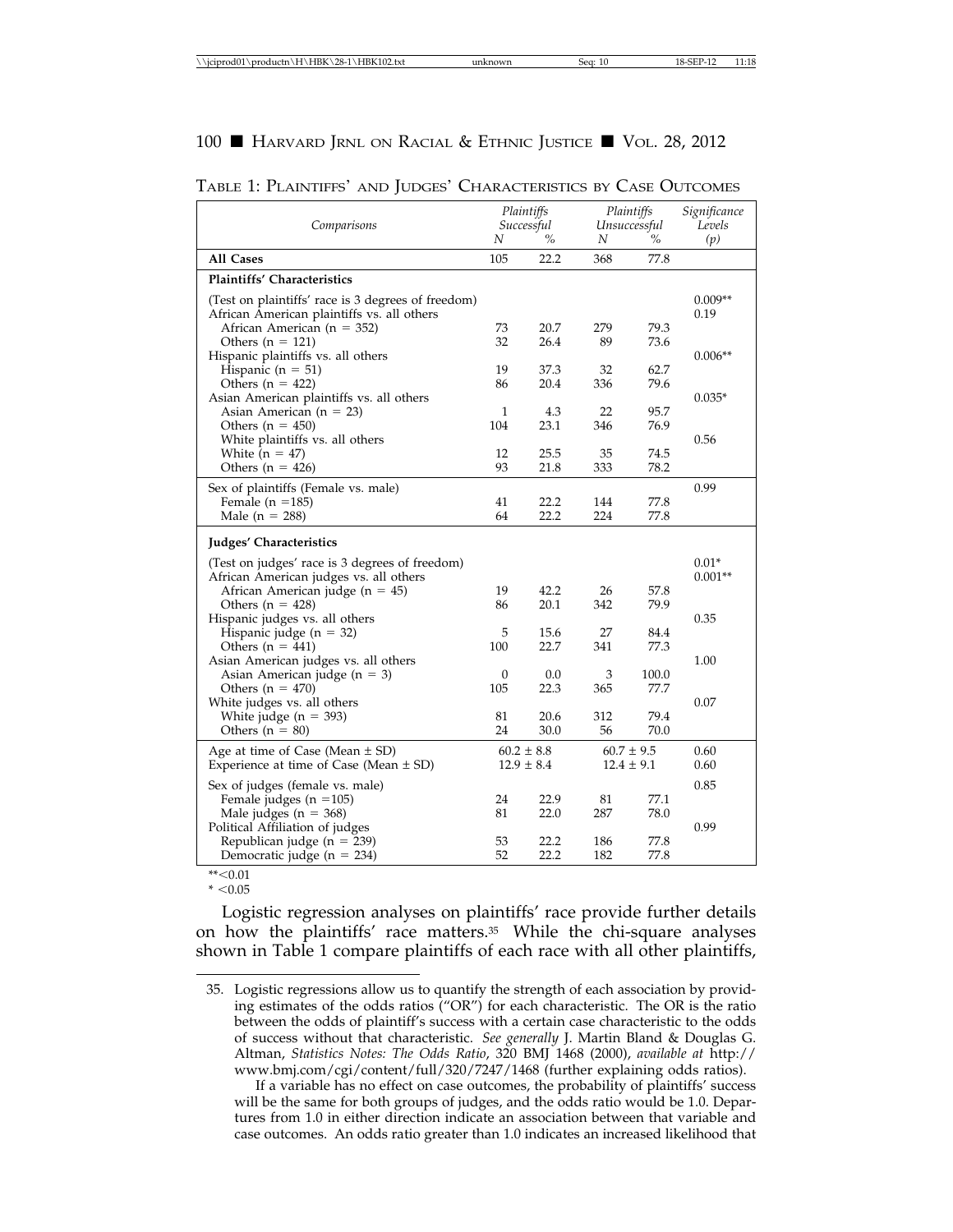the logistic regression analyses shown in Table 2 compare the outcomes for plaintiffs of each race in this general way and also in head-to-head comparisons of plaintiffs' races. Asian American plaintiffs were dropped from this analysis because of their comparatively small sample size. The analyses indicate that the success rate of Hispanic plaintiffs as compared to other plaintiffs is very significant ( $p = .007$ ). The logistic regression analyses predict that Hispanics plaintiffs are 2.32 times more likely to succeed than others, or in the inverse, that others are .43 times less likely to succeed.36 More particularly, the relationship between Hispanic and African American plaintiffs helps most explain this Hispanic plaintiff advantage  $(p=.01)$ .

Since some judges heard multiple cases, a statistical concern is whether these overlapping cases affect the outcomes. In other words, does the judge's ruling in one case affect the rulings in subsequent cases? To handle this possibility, we utilized both logistic regressions and Generalized Estimation Equation (GEE) models. A GEE model is used to fit a Generalized Linear Model (GLM) when we know that there may be some unknown correlation present in the model. They are similar to logistic regressions and are used often for nested models where the correlation may exist in the natural grouping of data (in this study, one judge with multiple cases). The results of both the logistic regressions and the GEE were almost identical. We can assume that, since we saw very similar results in the logistic regressions and the GEEs that the grouping of plaintiff within judge did not influence the outcome of the analyses. In other words, the potential dependencies among the judge's decisions did not surface. Since the GEE results take into account the potential dependencies, we reported them in the tables rather than the logistic regression results. However, we use the term "logistic regression" in the text because it is a more familiar term and because the results in this study are so close as to be interchangeable.

We also performed a measure of the overall explanatory power of each model. We calculated Nagelkerke's generalized R2 as a measure of the overall explanatory power of each fitted model. R2 represents the proportion of the variance in case outcome explained by the variables in the model alone. N.J.D. Nagelkerke, *A Note on a General Definition of the Coefficient of Determination*, 78 BIOMETRIKA 691, 691–92 (1991).

36. For the reader's convenience, the OR and inverse OR are provided in Table 2. Keep in mind that when using the inverse, the reader must also reverse the order of the groups being compared, as explained in *supra* note 35.

plaintiffs will be successful and an odds ratio less than 1.0 indicates an increased likelihood that plaintiffs will be unsuccessful.

The inverse of the odds ratios can also be calculated, by dividing the odds ratio (OR) number into 1. Thus, while an OR of 2.0 indicates the outcome is twice as likely to occur, an OR of 0.50 means it is one-half as likely to occur (or mathematically, twice as likely to *not* occur). Likewise, you can determine the inverse of any OR less than 1.0 into an OR greater than 1.0 by dividing 1 by the number. However, when you determine the inverse OR's, you must also reverse the terms in the logistic regression model. So an OR of 0.57 for White judges versus all other judges means that White judges are .57 times less likely (or 43% less likely) to rule favorably than other judges. By transposing the OR, you can say that other judges are 1.75 times more likely than White Judges to hold for plaintiffs.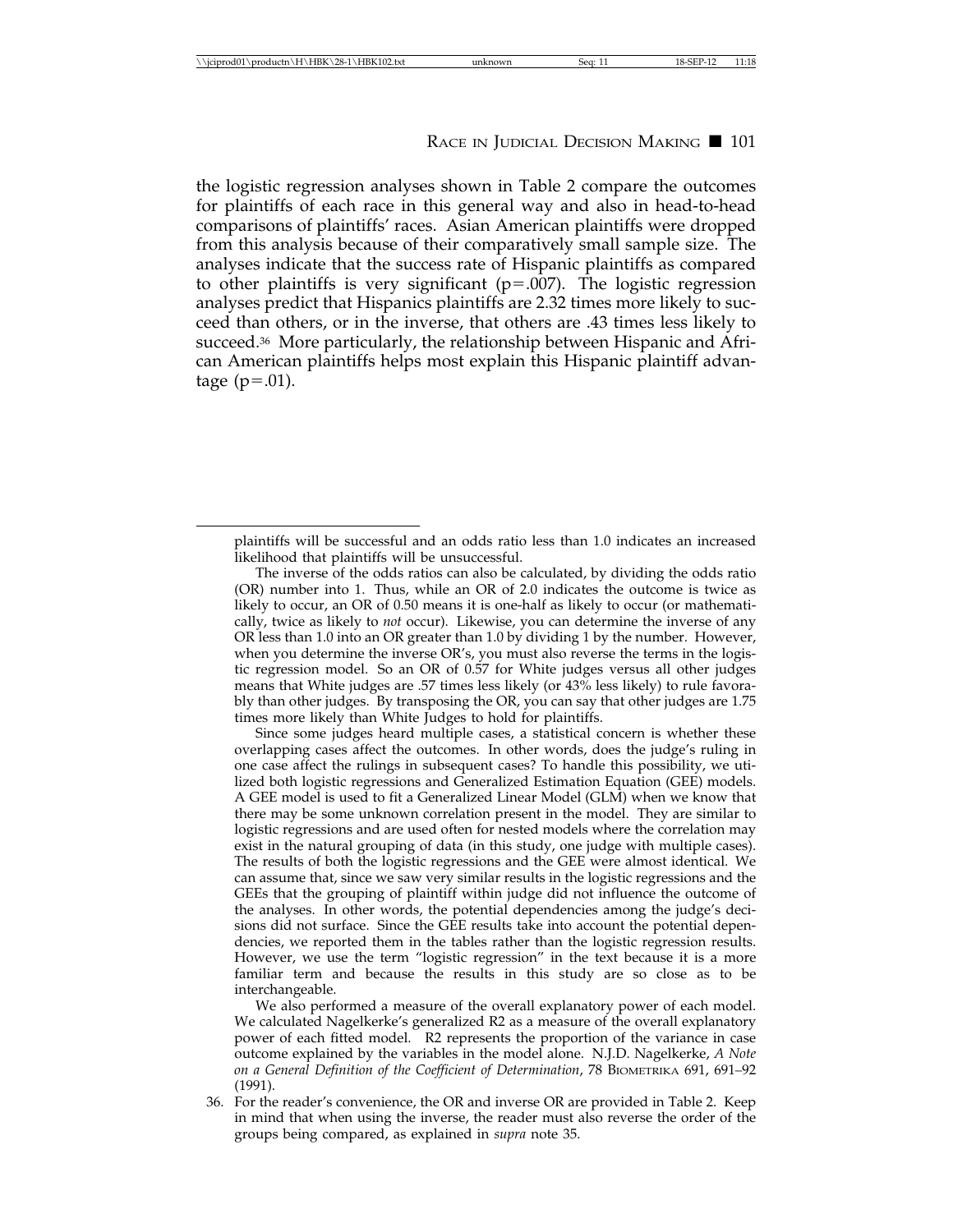|                                                     | Odds Ratios | <i>Inverse</i><br>Odds Ratios | Significance<br>Levels |
|-----------------------------------------------------|-------------|-------------------------------|------------------------|
| <b>Plaintiffs' Race</b>                             |             |                               |                        |
| African American plaintiffs vs. all others          | 0.73        | (1.37)                        | 0.19                   |
| Hispanic plaintiffs vs. all others                  | 2.32        | (.43)                         | $0.007**$              |
| White plaintiffs vs. all others                     | 1.23        | (.81)                         | 0.56                   |
| Hispanic plaintiffs vs. White plaintiffs            | 1.72        | (.58)                         | 0.22                   |
| White plaintiffs vs. African American plaintiffs    | 1.30        | (.77)                         | 0.47                   |
| Hispanic plaintiffs vs. African American plaintiffs | 2.25        | (.44)                         | $.01*$                 |
| Judges' Race                                        |             |                               |                        |
| African American judges vs. all others              | 2.90        | (.34)                         | $001**$                |
| Hispanic judges vs. all others                      | 0.63        | (1.6)                         | 0.35                   |
| White judges vs. all others                         | 0.57        | (1.8)                         | $0.04*$                |
| White judges vs. Hispanic judges                    | 1.30        | (.77)                         | .60                    |
| African American judges vs. White judges            | 2.91        | (.34)                         | $0.001**$              |
| African American judges vs. Hispanic judges         | 3.80        | (.26)                         | $.02*$                 |

TABLE 2. PLAINTIFFS' RACE AND JUDGES' RACE: ODDS RATIOS AND SIGNIFICANCE LEVELS

\*\*<0.01  $* < 0.05$ 

*Discussion of Plaintiffs' Race.* The most apparent question from these findings on plaintiffs' race is: Why do Hispanic plaintiffs, and to a lesser extent White plaintiffs, fare so much better than African American and Asian American plaintiffs? Alternative explanations are possible, although some are more plausible than others.37

One simple explanation might be that different racial groups bring different quality of cases to the court. Following this reasoning, Hispanic plaintiffs, for some reason, may bring stronger cases, while African Americans and Asian Americans may bring weaker cases. Given the large number of cases brought by African American plaintiffs, it is possible that they bring a broader range of cases than other groups, including some percent of weaker cases that bring down the overall quality of their cases in the aggregate. Or perhaps African American and Asian American plaintiffs are more sensitive to what they perceive as racial slights, thus misinterpreting workplace behavior and seeing racial animus when it does not exist. Perhaps Hispanic plaintiffs, recognizing they have an uphill battle with these kinds of legal claims, proceed with lawsuits only when their harassment is blatantly egregious and racist. Or perhaps they

<sup>37.</sup> Another possible albeit unlikely explanation involves statistics. The results could be a function of the number of cases for each group. Since 74% of the plaintiffs are African American, they heavily influence the average. Since all other groups bring only 6% to 14% as many cases as African Americans, a statistical anomaly may be occurring. However, this study used stringent, conservative, statistical testing that accommodates for smaller numbers and large discrepancies between the numbers in each group, so there is only a very small chance that the results are a statistical aberration. In future studies where the number of cases for all the racial groups would be larger, this possible explanation can be tested.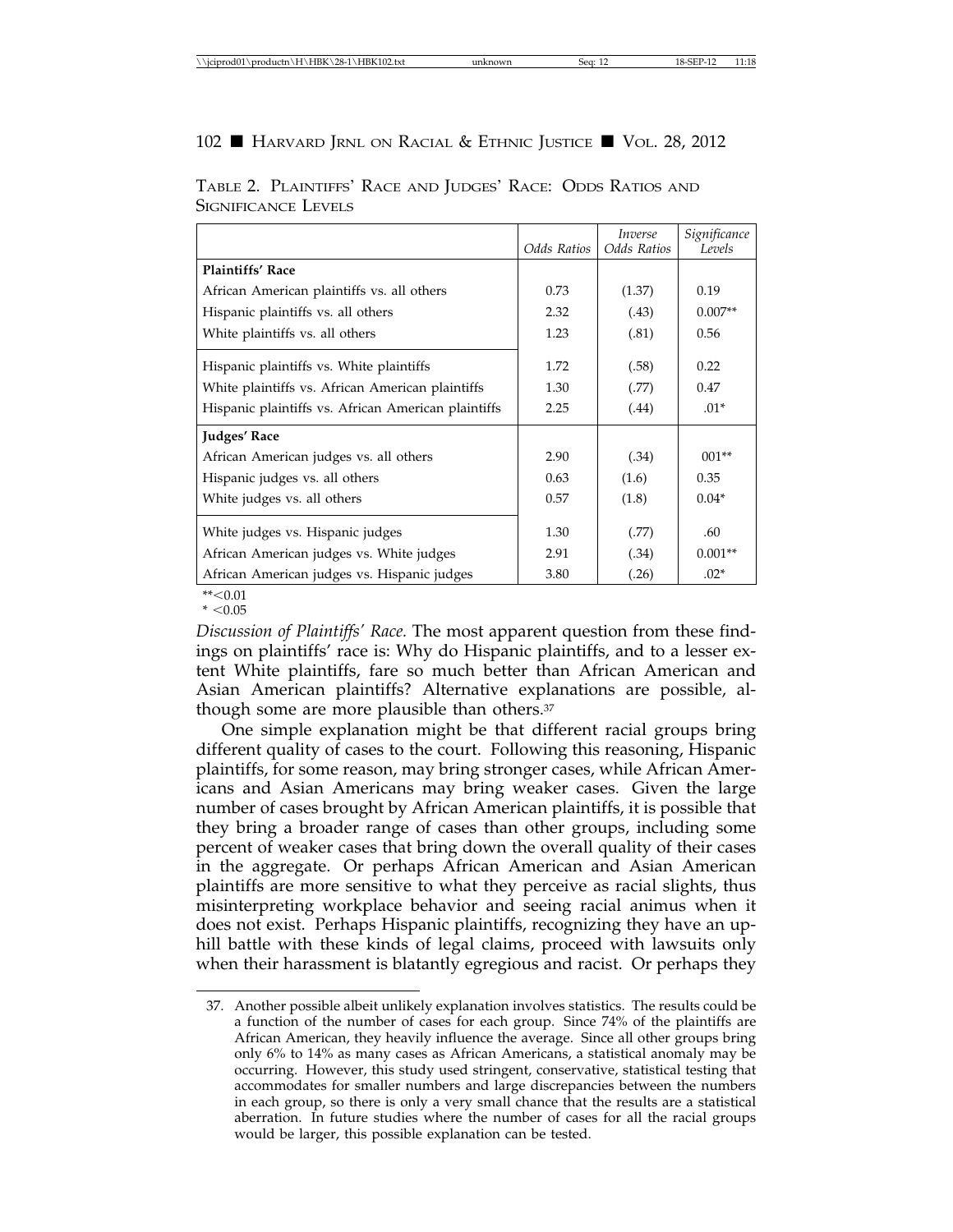have more skilled lawyers who more successfully maneuver through the justice system.

The problem with attributing these disparate racial outcomes to the quality of the cases is that, as far as the authors know, no evidence exists that plaintiffs of a particular race bring weaker or stronger cases or that lawyers for particular racial groups are more legally sophisticated or knowledgeable about the law. Instead, all plaintiffs, regardless of color, have to satisfy the substantial administrative steps that precede bringing a lawsuit,38 and their lawyers are presumably comparably aware of the difficulties in these types of claims.

Another possible explanation for these findings is that judges are less sympathetic to some groups. Given the long history of African Americans' claims of discrimination, perhaps judges are weary of their complaints, or judges believe African American plaintiffs exaggerate or improperly attribute supervisors' conduct to racial bias. Judges may find it difficult to reconcile Asian Americans' image as the model minority with their claims of being victimized in the workplace, thereby viewing their complaints as less credible.39 Asian American and African American plaintiffs are also the most physically different than the White judges, accentuating insider-outside distinctions.40 And perhaps Hispanic plaintiffs look more like White judges, prompting an unconscious sense of common identification.

### *B. Judges' Race Matters*

Given the numerical dominance of White federal judges, not surprisingly, White judges heard over 80% of the 473 total cases. African American and Hispanic judges heard a smaller number of cases, but the numbers were large enough to study statistically. Asian American judges heard too few cases to study statistically and so were dropped from further analysis.41

The statistical analyses indicate that judges of different racial and ethnic groups have different decision-making patterns. Simply put, the race of the judge matters in predicting how these racial harassment cases turn out. As shown in Table 1, descriptive and chi-square analyses found that African American judges were the most likely to hold for the plaintiffs; plaintiffs were successful in 42.2% of their cases before African American judges compared to the plaintiffs' baseline success rate of 22.2%. In con-

<sup>38.</sup> *See* Chew & Kelley, *Unwrapping*, *supra* note 21, at 55–63.

<sup>39.</sup> *See, e.g.*, Pat K. Chew & Luke T. Kelley-Chew, *The Missing Minority Judges,* 14 J. GENDER, RACE & JUST. 179, 189–91 (2010) (further discussing this possibility).

<sup>40.</sup> For further discussion of in-group preferences, see *infra* text accompanying note 59. Also, as mentioned when interpreting the effect of plaintiffs' race, *supra* note 36, this interaction between judges and plaintiffs might result from statistical anomalies. Thus, it is possible albeit unlikely that if every combination of judges and plaintiffs had hundreds of cases, then this race-matching effect could disappear. Once again, though, the stringent statistical testing used here would suggest that this statistical anomaly is not occurring.

<sup>41.</sup> *See* Chew & Kelley-Chew, *supra* note 39 (discussing the possible relationship between the absence of Asian American judges and the low success rates of Asian American plaintiffs in racial harassment cases).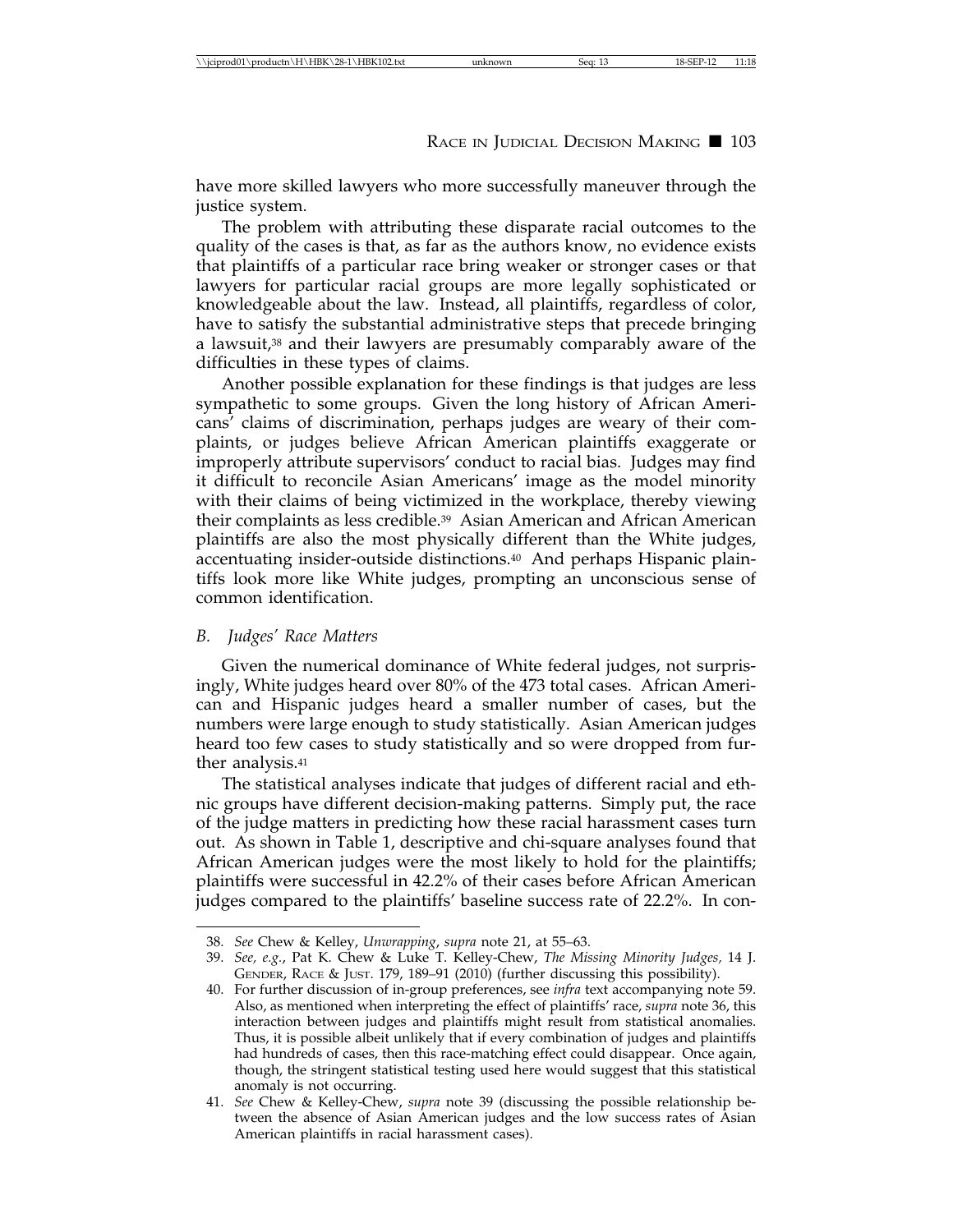trast, plaintiffs had comparatively worse outcomes before White judges with a 20.6% success rate, and before Hispanic judges with a 15.6% success rate. These differences among case outcomes on the basis of judges' race are statistically significant  $(p=01)$ , meaning that these differences would occur by chance only 1 in 100 times. The difference between African American judges and all other judges (p-.001) primarily drives the overall result.

To test the robustness of the findings from the chi-square analyses described above, logistic regression analyses on judges' race also were conducted.42 As shown in Table 2, results of the logistic regression analyses confirm the significance of judges' race. These statistical results are primarily attributable to significantly different decision making patterns between African American judges and other judges (namely Hispanic and White judges) ( $p = .001$ ). The odds ratio (OR) predicts that plaintiffs coming before African American judges are 2.9 times more likely to be successful than before other judges. Logistic regressions also indicate the inverse: other judges are .3 times less likely to hold for plaintiffs than African American judges.43 Similarly, but slightly less statistically significant, White judges are .6 times less likely to rule for the plaintiffs than all other judges, or stated in the inverse, other judges are 1.8 times more likely to rule for the plaintiffs than White judges  $(p=.04)$ .

The race-to-race analysis in Table 2 indicates that African American judges are 2.9 times more likely to rule in favor of plaintiffs than White judges ( $p = .0001$ ), or inversely, that White judges are  $\overline{.3}$  times less likely to rule for plaintiffs than African American judges (p=.0001). Consistent with some earlier research on race-related discrimination cases,<sup>44</sup> the findings here show that African American and White judges have contrasting decision making patterns, with African American judges more likely to hold for the plaintiffs.

Note, furthermore, that contrary to what a "monolithic minority judge" model would suggest, African American judges and Hispanic judges had significantly different decision making patterns ( $p=.02$ ), with African American judges 3.8 times more likely to hold for the plaintiffs, or in the inverse, that Hispanic judges are .3 times less likely to hold for the plaintiffs. Also striking, the analysis shows that White and Hispanic judges do not have significantly different decision making patterns  $(p=.60)$ . Thus, whether plaintiffs have a White judge or a Hispanic judge appears not to have significant consequences in the outcomes of racial harassment cases.

While the focus in this study is on the judges' race in relation to case outcomes, the judges' age, experience, political affiliation, and gender also were briefly examined. As shown in Table 1, neither the judges' age nor their years of judicial experience appear to affect case outcomes. Judges who held for or against plaintiffs had similar ages (mean of 60.2 years versus 60.7 years) and experience levels (12.9 years versus 12.4 years).

<sup>42.</sup> *See supra* text accompanying note 35 (explaining logistic regressions).

<sup>43.</sup> *See supra* text accompanying note 35 (explaining inverse ratios).

<sup>44.</sup> *See supra* note 14.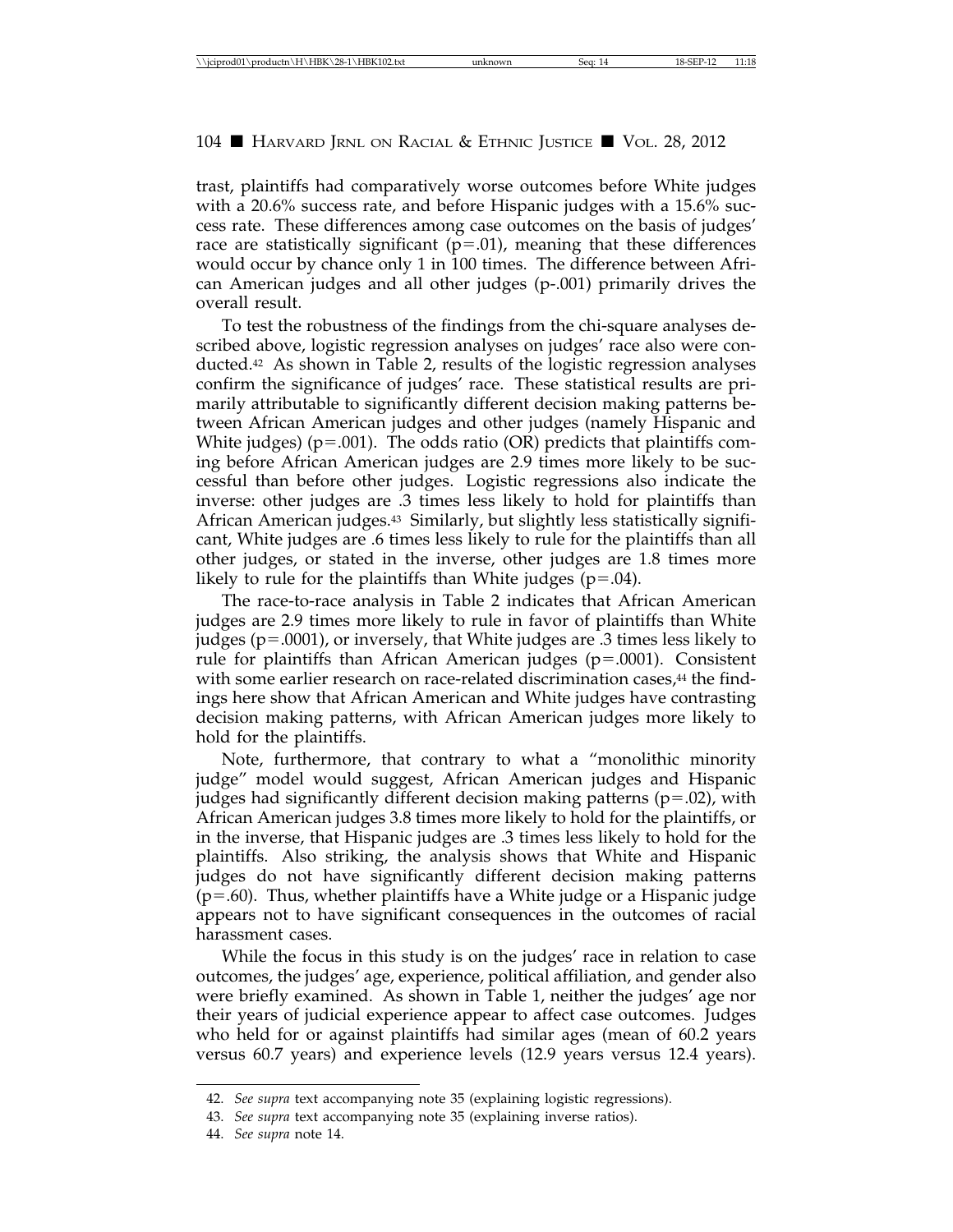Judges who were appointed by a Democratic president ("Democratic") and those appointed by a Republican president ("Republican") have almost identical decision making patterns.45 Finally, the gender of judges also does not appear to make a meaningful difference in case outcomes (with female judges holding for plaintiffs 22.9% of the time versus 22.0% of the time for male judges).46

*Discussion of Judges' Race.* A plaintiff-employee typically sues on the basis of several events that have occurred in the workplace. The judge must decide if these events are isolated and unrelated or, instead, form a pattern constituting racial harassment and creating a hostile work environment. Some judges connect the dots between the events, while others do not.

It could be that White judges as a whole are less likely to connect the dots. Or, they discount some of the dots, explaining them away as typical workplace behavior or an insensitive form of humor that is not race-related or serious. In contrast, African American judges may be more inclined to connect the dots. They see these numerous events as contributing to the same end, namely, creating a hostile work environment based on race. In their view, these events are not isolated; rather they are pieces of an overall picture of discriminatory conduct. They are also more likely to give credence to subtle stereotyping of minority groups, such as "coded" statements linked to stereotyping of racial minorities.47

While not clear why White and African American judges might have these different inclinations, one possible explanation is that White judges are less likely to have personally experienced or even observed racial harassment in their own lives. In this sense, they are naïve about the entire phenomena. In the same way that a judge's military experience, family business, or Ivy League education may provide some context in relevant cases, so would a judge's experience as a racial minority.48 Thus, in American society, African American judges have more probably been targets of

<sup>45.</sup> Since judges' party affiliation did influence outcomes in our previous research, logistical regressions were conducted to substantiate the insignificance of judges' party in this study (p>.05). Our earlier study covered a twenty-six year period from 1976 to 2002. *See* Chew & Kelley, *supra* note 14, at 1158–59. This current study included more recent cases between 2002 and 2008. It could be that more recently appointed judges are more politically neutral than in earlier years. The federal judicial process, beginning with the Senate Judiciary Committee and continuing in the full Senate, has become filled with political landmines in the last ten to fifteen years. Both Democrats and Republicans are on the lookout for anyone who is too far left or too far right. This process might weed out judges who will vote predictably conservative or liberal. These middle-of-the-road judges may be neutralizing a political affiliation effect.

<sup>46.</sup> *See* Pat K. Chew, *Judges' Gender and Employment Discrimination Cases: Emerging Evidence-Based Empirical Conclusions*, 14 J. GENDER, RACE & JUST. 359 (2011) (summarizing research on effect of judges' gender in employment discrimination cases).

<sup>47.</sup> *See* Chew, *Seeing*, *supra* note 21, at 198–206 (describing social science research on more subtle, coded forms of racism).

<sup>48.</sup> As described by former Justice John Paul Stevens: "I've confessed to many people that I think my personal experience has had an impact on what I've done. Time and time again, not only for myself but for other people on the court, during discussions of cases you bring up experiences that you are familiar with." Adam Liptak, *At 89,*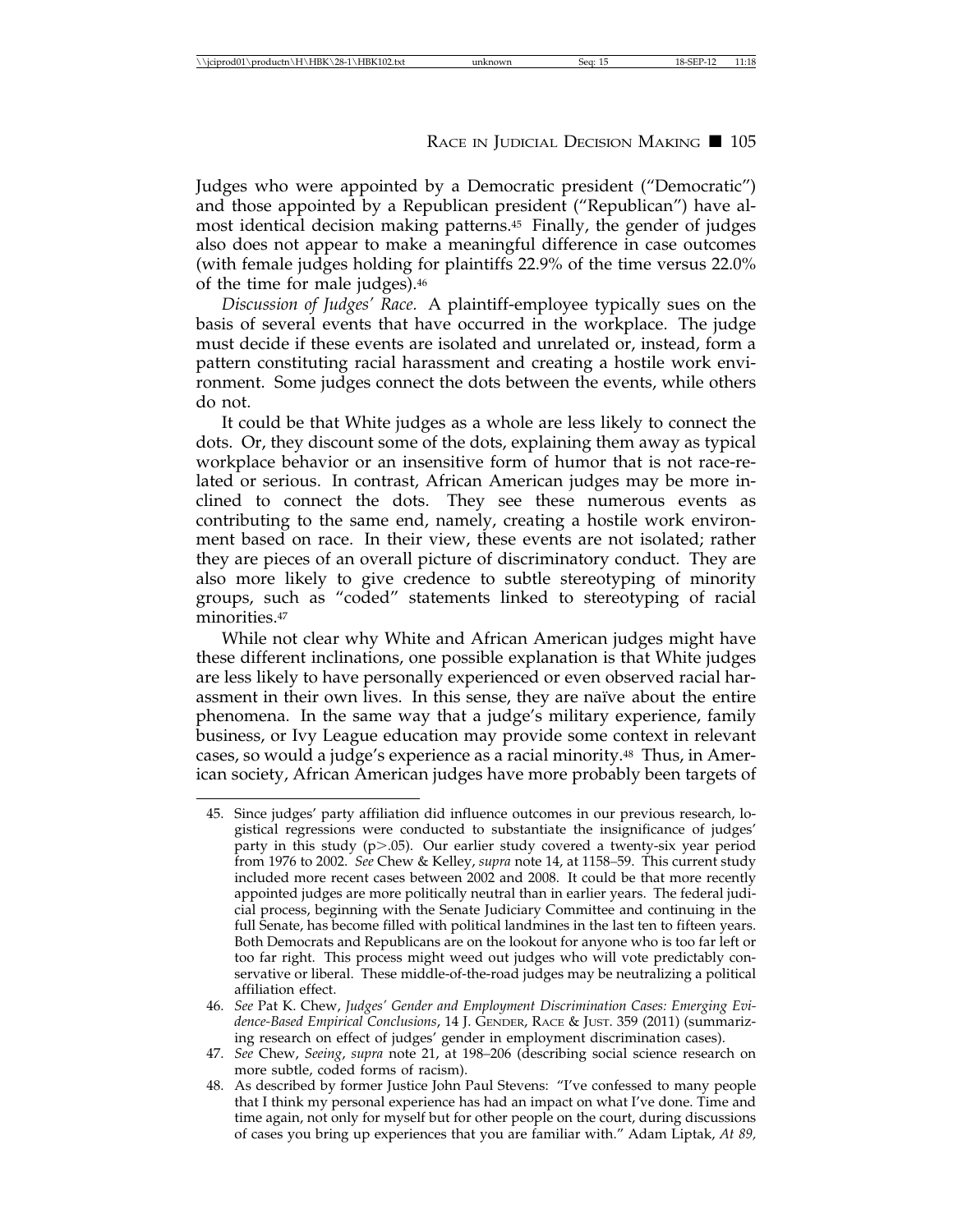race-related behavior during their lives (whether it be taxi drivers refusing to pick them up, strangers insulting them with racial slurs, or supervisors crediting their achievements to affirmative action rather than their merits). Simply stated, African American judges could be much further up the learning curve of what constitutes racial harassment than their White counterparts.

These experiential-based differences are consistent with a study of federal appellate court cases dealing with race-related voting rights disputes.49 This study found that all-White judicial panels rule less favorably for plaintiffs in these cases than panels with at least one African American judge. One explanation is that the African American judge facilitates at least one of her or his White colleagues' understanding of how to see the dots and the resulting racial discrimination pattern.50 In other words, the White judge with the assistance of an African American colleague moves up the racial harassment learning curve in her or his efforts to more accurately interpret the law.

The current study also reveals that African American judges and Hispanic judges have distinct decision-making patterns, confirming that there is no monolithic minority judge decision-making pattern in these cases. It could be that Hispanic judges are more socially and politically conservative than African American judges, and hence more inclined to find for employers than for employee-plaintiffs or to interpret employment discrimination laws narrowly.51 Consider, for example, that Republican President George W. Bush appointed more Hispanic judges than judges from other minority groups put together.<sup>52</sup> It could be that these conservative tendencies are more salient for Hispanic judges than the tendency to identify with other minorities' racial discrimination. It could also be that the life experiences of Hispanic judges on the federal bench are more like those of White judges than those of African American judges. Thus, some Hispanic judges' combination of political conserva-

*Stevens Contemplates Law, and How to Leave It*, N.Y. TIMES, Apr. 3, 2010, at A1 (summarizing an interview with Justice Stevens).

<sup>49.</sup> Cox & Miles, *supra* note 14, at 34–37 (discussing a study of judicial decision making in racial disenfranchisement cases).

<sup>50.</sup> Another factor may be that when an African American judge is present, White judges become more "politically correct" so as to not be seen as biased, or worse, as racist.

<sup>51.</sup> The political views of Hispanics in the United States of course are diverse, dependent in part on their original countries of origin. Those from Cuba, for instance, have been characterized as more anti-Black in their political activities, while those from Puerto Rico have more in common with Blacks. Mark Sawyer, *Racial Politics in Multiethnic America: Black and Latina/o Identities and Coalitions, in NEITHER ENEMIES* NOR FRIENDS: LATINOS, BLACKS, AFRO-LATINOS 265, 265 (Anaani Dzidzienyo & Suzanne Obler eds., 2005). *See also* Eduardo Bonilla-Silva, RACISM WITHOUT RACISTS: COLOR-BLIND RACISM AND THE PERSISTENCE OF RACIAL INEQUALITY IN THE UNITED STATES 189 (2d ed. 2006) (finding same patterns among those of Cuban and Puerto Rican backgrounds); Mireya Navarro, *For Many Latinos, Racial Identity is More Culture Than Color,* N.Y. TIMES (Jan. 13, 2012), http://www.nytimes.com/2012/01/14/ us/for-many-latinos-race-is-more-culture-than-color.html (describing Latinos/as' varied cultural backgrounds).

<sup>52.</sup> *See supra* note 8. *See also* Manning, *supra* note 14 (finding that Hispanic judges are more likely to make decisions associated with politically conservative ideologies).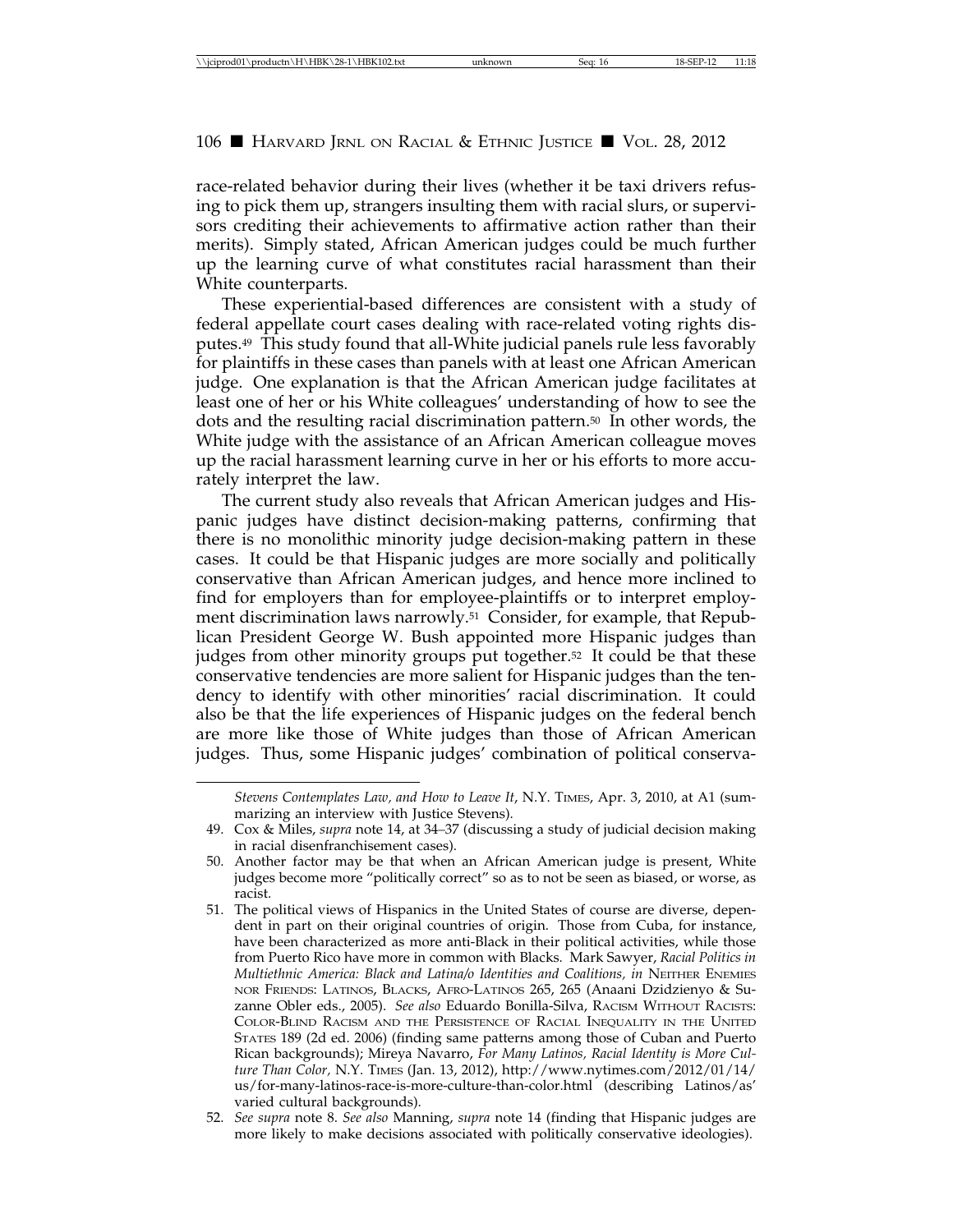tism and social backgrounds might help explain a disinclination to connect the dots in African American employees' complaints of racial harassment.

This finding that there is no monolithic minority judge is a reminder to be careful about over-generalizing about an individual judge's decision-making. In the same way that there is no monolithic minority judge, there is no monolithic African American or White judge. The study's findings describe the tendencies of the aggregate group of judges of a certain race, but they are not determinative of what a particular individual judge will do.

### *C. Judges' Race and Plaintiffs' Race Interact*

Parts III.A and III.B consider judges' race and plaintiffs' race separately. This section takes the analysis one logical step further by concurrently exploring the relationship between judges' race, plaintiffs' race, and case outcomes.

The analysis begins with a simple description of the rulings of judges of each race by plaintiffs of each race53:

| White Judges                                                     |                                   |                               |
|------------------------------------------------------------------|-----------------------------------|-------------------------------|
| Success By Plaintiff Groups (Total N)                            |                                   |                               |
| African American<br>Asian American<br>Hispanic<br>White          | 18.9%<br>$6\%$<br>32.5%<br>28.2%  | (296)<br>(18)<br>(40)<br>(38) |
| African-American Judges<br>Success By Plaintiff Groups (Total N) |                                   |                               |
| African American<br>Asian American<br>Hispanic<br>White          | 46.9%<br>$0\%$<br>$60\%$<br>16.7% | (32)<br>(2)<br>(5)<br>(6)     |
| Hispanic Judges<br>Success By Plaintiff Groups (Total N)         |                                   |                               |
| African American<br>Asian American<br>Hispanic                   | $9.5\%$<br>$0\%$<br>50%           | (21)<br>(3)<br>(6)            |

This description, on its face, suggests that outcomes for plaintiffs of a particular race vary depending on the race of their judges. For example, African American plaintiffs had a success rate of 47% before African American judges, but notably lower success rates before Hispanic judges (9.5%) and White judges (19%). In another example, plaintiffs' success rate before White judges varies depending on the plaintiffs' race: the suc-

White  $0\%$  (2)

<sup>53.</sup> This summary includes only cases where information on *both* the judges' race and the plaintiffs' race was available, while Table 2, *infra*, includes cases where judges' race and plaintiffs' race was available but not necessarily both.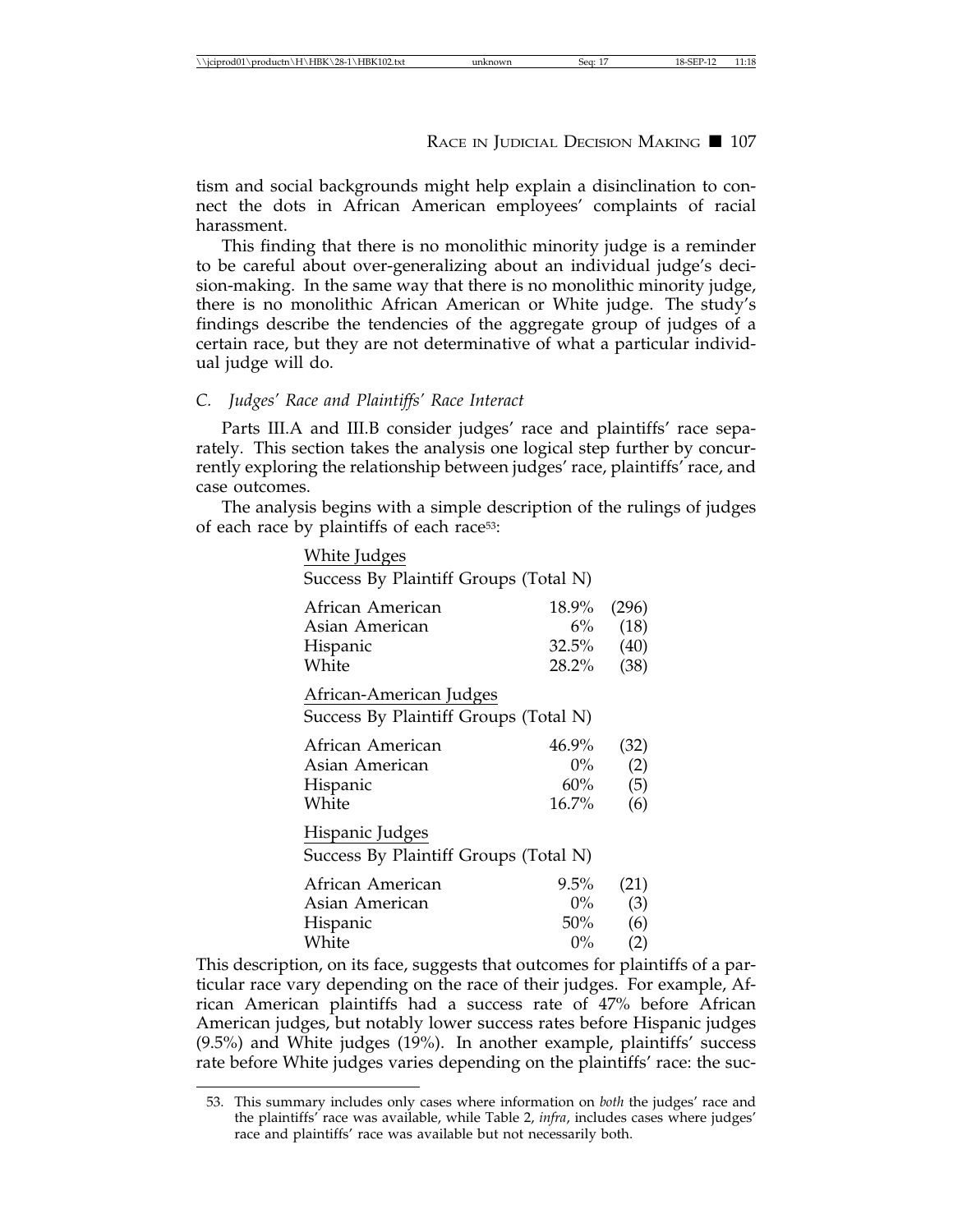cess rate ranged from Asian Americans with the lowest success rate (6%) to Hispanics with the highest success rate (32.5%). Given the small total number of Asian American (N=23) plaintiff cases and their extremely low number of successes ( $N=1$  or 4.3%), they are excluded from subsequent analyses.54

Another way to look at these results is to compare cases with judges and plaintiffs of the same race ("same-race" pairings such as White judges and White plaintiffs or African American judges and African American plaintiffs) with cases that have judges and plaintiffs of different races ("different-race" pairings such as White judges and African American plaintiffs or African American judges and Hispanic plaintiffs). This comparison allows us to gauge the general tendency of judges of one racial group to hold for the plaintiffs of their own racial group. Given that the baseline success rate for all plaintiffs is 22.2%, the comparisons between same-race paired cases and different-race paired cases indicate numerous deviations from that baseline.

First and most notably, Hispanic plaintiffs succeed at the highest rates in front of every judge group (African American judges 60%; Hispanic judges 50%; White judges 32.5%), which helps account for their overall success rate of 37% discussed earlier. Second, White and African American judges rule much more favorably for plaintiffs of their own race (same-race pairings) than of another race, with White judges and White plaintiffs at 28%; and African American judges and African American plaintiffs at 47%. Third, different-race pairings (excluding Hispanic plaintiffs who are treated most favorably by all judges) have success rates lower than the baseline (White judges and African American plaintiffs at 19%; African American judges and White plaintiffs at 17%; Hispanic judges and White plaintiffs at 0% or African American plaintiffs at 9.5%).

Logistic regressions once again determined if these differences were significant or instead explainable as chance occurrences. The results in Table 3 confirm the importance of same-race versus different-race pairings. Comparing the outcomes of same-race pairings with all other cases (Model 1), the odds of success are 2.38 times higher ( $p=0.001$ ). In other words, if plaintiffs go in front of a judge of the same race, then they are notably more likely to win; conversely, in different-race pairings, plaintiffs are more likely to lose.

<sup>54.</sup> While the number of cases is also not high for some of the remaining plaintiff and judge groups (African American and Hispanic judges, Hispanic and White plaintiffs), it is large enough to perform statistical analyses and to observe some tentative general patterns.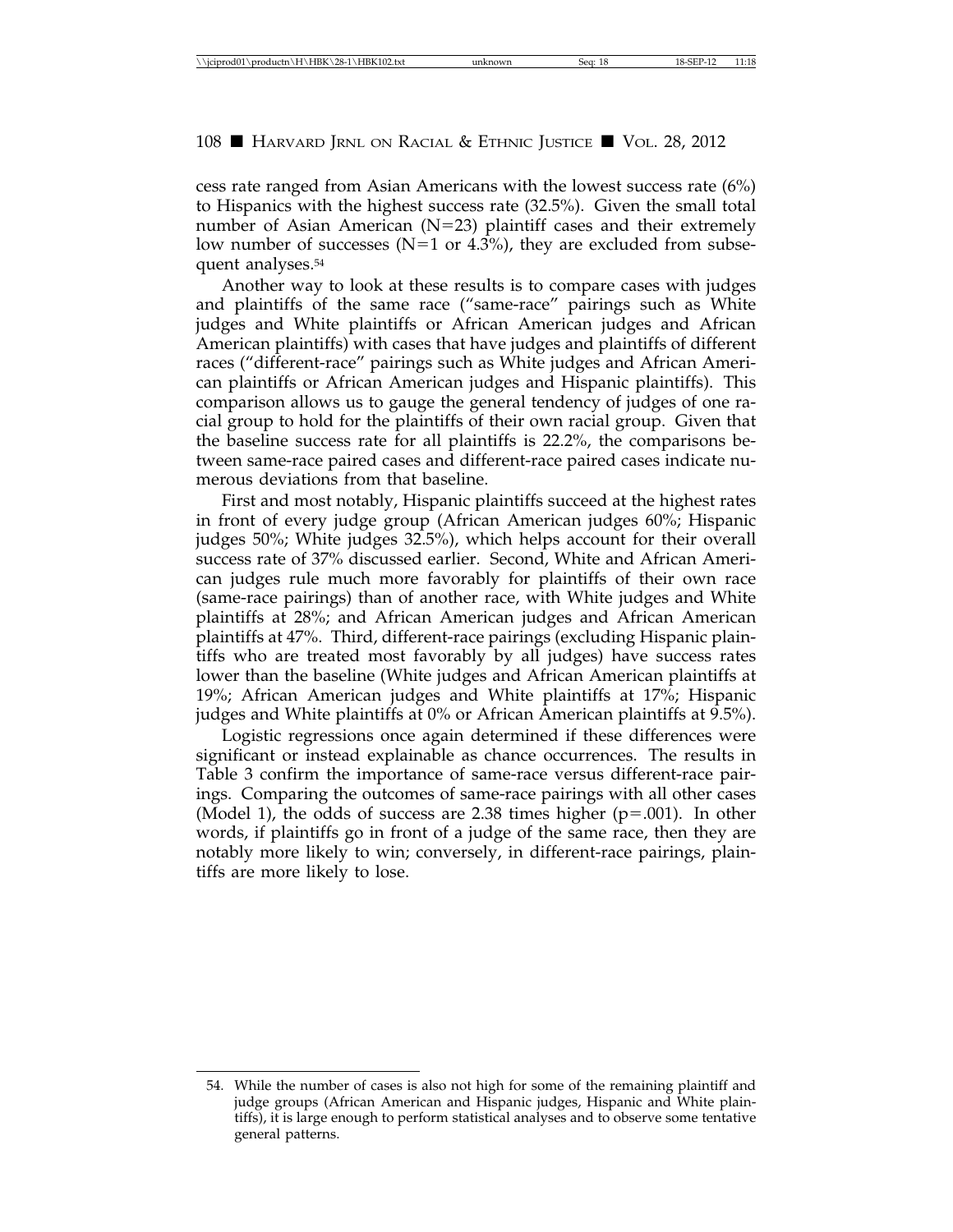| Combinations of Variables                                                                                                                                                                                                                                                                                                           | Odds Ratios                                  | Sig. Level                                                              |
|-------------------------------------------------------------------------------------------------------------------------------------------------------------------------------------------------------------------------------------------------------------------------------------------------------------------------------------|----------------------------------------------|-------------------------------------------------------------------------|
| Model 1:<br>Same-race pairings vs. all others                                                                                                                                                                                                                                                                                       | 2.38                                         | $0.001**$                                                               |
| Model 2:<br>Judges' Race<br>• African American judge vs. White judge<br>•Hispanic judge vs. White judge<br>• African American judge vs. Hispanic judge<br>Plaintiffs' Race                                                                                                                                                          | 2.93<br>0.70<br>4.19                         | $0.004**$<br>$0.002**$<br>0.46<br>$0.01*$<br>$0.03*$                    |
| .White plaintiff vs. African-American plaintiff<br>·Hispanic plaintiff vs. African American plaintiff<br>·White plaintiff vs. Hispanic plaintiff                                                                                                                                                                                    | 1.24<br>2.32<br>0.53                         | 0.57<br>$0.009**$<br>0.17                                               |
| Model 3:<br><u>Judges' Race</u><br>•African American judge vs. White judge<br>•Hispanic judge vs. White judge<br>•African American judge vs. Hispanic judge<br>Plaintiffs' Race<br>•White plaintiff vs. African American plaintiff<br>·Hispanic plaintiff vs. African American plaintiff<br>·White Plaintiff vs. Hispanic Plaintiff | 1.55<br>0.53<br>2.96<br>0.62<br>2.38<br>0.26 | 0.22<br>0.34<br>0.23<br>0.08<br>$0.01*$<br>0.34<br>$0.007**$<br>$0.02*$ |
| Same-race pairings vs. all others                                                                                                                                                                                                                                                                                                   | 2.68                                         | $0.03*$                                                                 |

TABLE 3. LOGISTIC REGRESSION MODELING OF JUDGES' RACE AND PLAINTIFFS' RACE COMBINATIONS

 $** < 0.01$ 

 $*$  < 0.05

Finally, a statistical method called multiple logistical regression modeling allows the concurrent consideration of multiple variables (judges' race, plaintiffs' race, and matched-race pairings) combined in various ways to see if and how they interact to affect case outcomes.55 Thus, as shown Table 3 (Model 2), when judges' and plaintiffs' race are considered concurrently (the model analyzes the interactive effects of both variables simultaneously), both factors significantly affect outcomes with judges' race significance at  $p = 0.004$  and plaintiffs' race significant at  $p = 0.0356$ 

When considering all three variables (judges' race, plaintiffs' race, and same-race pairings) concurrently, as shown in Table 3 (Model 3), the importance of plaintiffs' race ( $p=.01$ ) and same-race pairings ( $p=.03$ ) is

<sup>55.</sup> David W. Hosmer & Stanley Lemeshow, APPLIED LOGISTIC REGRESSION 70–79 (2d ed. 2000). By testing multiple variables simultaneously in this way, we can evaluate whether each characteristic has a statistically significant relationship with case outcome, while controlling for all other variables. Logistic regressions also provide a unified framework in which to examine and test interaction effects, which indicate whether two (or more) variables together have an effect different than would be expected from knowledge of their individual effects alone. Finally, we tested for statistical interactions between variables in the logistic regression models — that is, whether the effect of each variable on case outcome depends in magnitude and/or direction of the value of another variable. Further information on the models is available from the authors.

<sup>56.</sup> Within judges' race, the primary driver is how African American judges rule differently from the other two groups. African American judges are 2.9 times more likely to rule for the plaintiffs than White judges  $(p=.002)$  and 4.2 times more likely than Hispanic judges ( $p = .03$ ). Meanwhile, Hispanic plaintiffs are 2.32 times more likely to receive a favorable ruling than African American ones ( $p = .009$ ).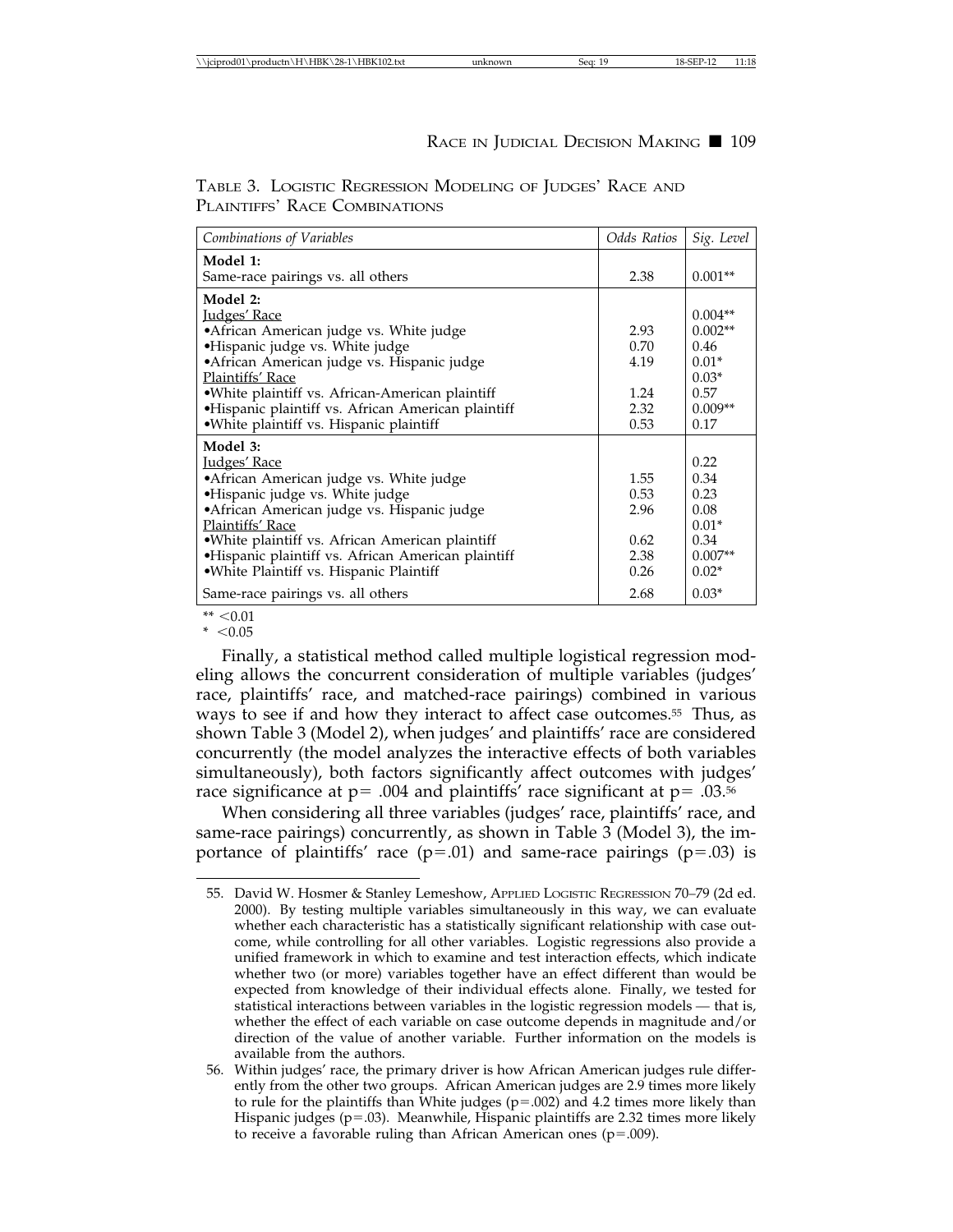highlighted and the importance of the judges' race as a single variable lessens  $(p=.22)$ . Further analysis of each same-race and different race pairing (e.g., White judges and White plaintiffs, White judges and African American plaintiffs, White judges and Hispanic plaintiffs, etc.) further reveals what is occurring.57 Judges of all racial groups favor Hispanic plaintiffs over all other racial groups. This preference is particularly significant for African American judges.58 After that, however, judges favor their own racial group over the remaining racial groups.59

*Discussion of Judges' Race and Plaintiffs' Race.* When examining the impact of judges' race and plaintiffs' race on case outcomes, two important questions arise: What explains why race-matching makes such a difference? Why do Hispanics get favorable treatment from all judicial groups?

First, recall that race-matching of judges and plaintiffs had a strong effect on outcomes. That is, all racial groups have better outcomes when they appear in front of a judge of the same race than when compared to all the cases as a whole. In addition, White judges are less likely to hold for African American plaintiffs than White plaintiffs; African American judges are less likely to hold for White plaintiffs than African American plaintiffs; and Hispanic judges treat both Whites and African Americans less favorably than Hispanics.

In-group versus out-group dynamics might explain much of this finding.60 Simply put, judges of each racial group can more readily identify with injustices that happen to their racial group. They draw upon similar life experiences; they know how they would react to being treated in certain ways; and they understand all the subtle "coded" words that carry racial offenses but that others tend to dismiss with "that's not what I was saying — you're reading into it." Likewise, their race antennae are up for signals that affect their group, while they miss or discount what happens to out-groups. A White judge might interpret the expression "White men can't jump" as a racist remark, while other judges would see it as a movie reference. Similarly, an African American judge might hear the expression "lazy Tom" as reminiscent of the history of slavery, while a non-African American judge might consider the phrase a colloquial expres-

<sup>57.</sup> The complete results of this three-factor logistical regression analysis are not provided here, but are available through the authors

<sup>58.</sup> African American judges are 2.3 times more likely to rule in favor of Hispanic plaintiffs than African American ones (p=.009). *See supra* note 57.

<sup>59.</sup> Hispanic judges are 2.3 times more likely to rule in favor of Hispanic plaintiffs than African American ones ( $p = .0009$ ), and African American judges are likely to rule in favor of Hispanic plaintiffs, *see id.* While the data indicates that White judges are more likely to rule in favor of White plaintiffs than African American ones, and African American judges are more likely to rule in favor of African American plaintiffs than White ones, these results were not statistically significant.

<sup>60.</sup> *See* HENRY GLEITMAN, ALAN J. FRIDLUND & DANIEL REISBEG, PSYCHOLOGY 382–84 (Jon Durbin ed., 6th ed. 2004) (discussing group stereotypes and in-group favoritism); *see generally* Mina Cikara et al., *Us and Them: Intergroup Failures of Empathy*, 20(3) CUR-RENT DIRECTIONS PSYCHOL. SCI. 149 (2011) (finding that the suffering of members in out-groups elicits less empathic responses, as compared to the suffering of members in in-groups); Anthony Greenwald & Linda Hamilton Krieger, *Implicit Bias: Scientific Foundations*, 94 CALIF. L. REV. 945, 951 (2006) (discussing relationship between in-group bias and implicit stereotypes).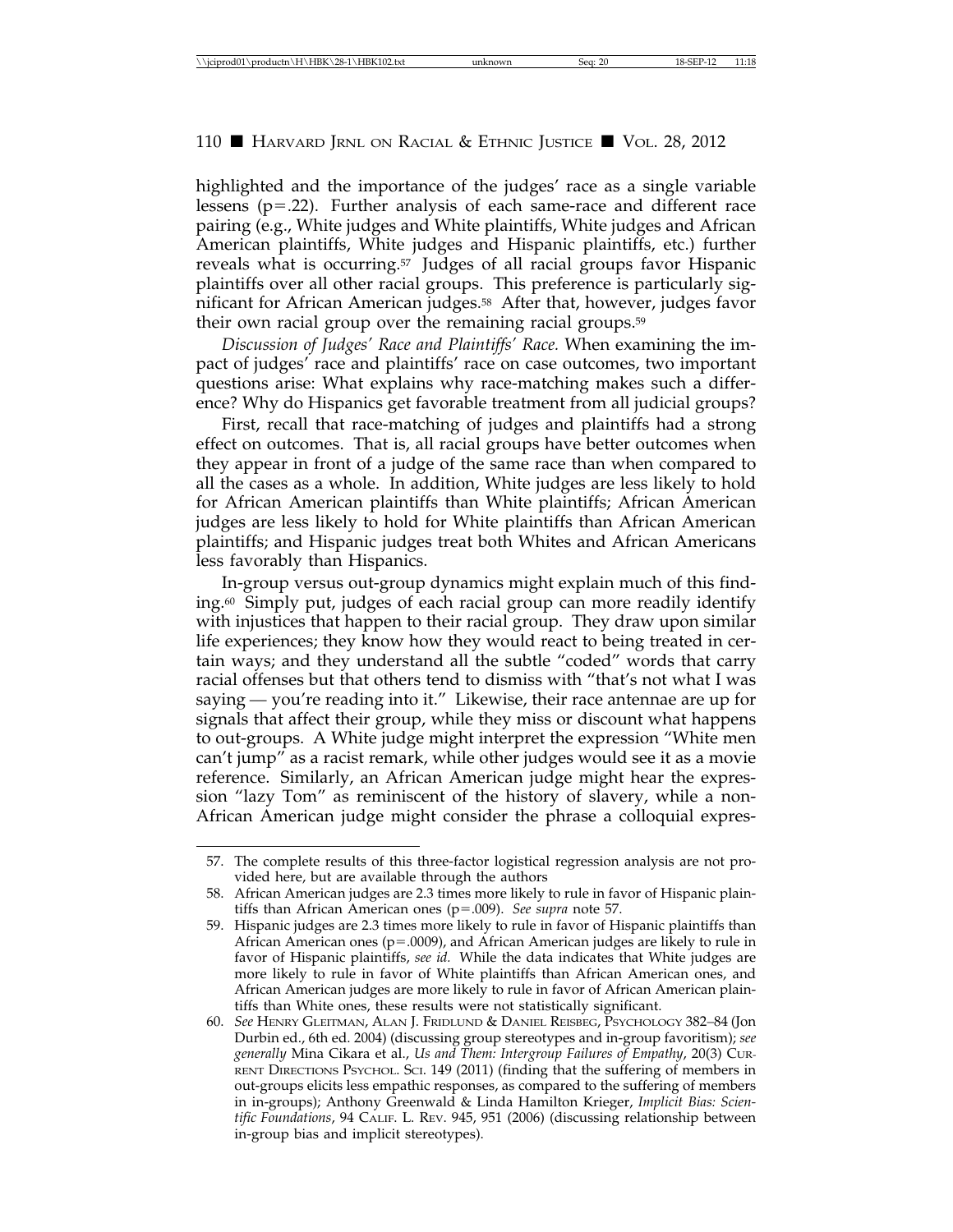sion that just happened to be used to describe an African American employee. As discussed above, group membership provides a "lens" through which judges see the dots (or not) and connect them (or not).

In addition, the effects of different-race pairings more negatively impact African American plaintiffs as a group. White judges hear 84% of the cases and African American plaintiffs bring 74% of the cases. Their intersecting cases represent 63% of all cases and 85% of all African American plaintiff cases. Although African American judges produce more favorable outcomes for African American plaintiffs than any other judge group, it is not enough to offset the effect of White judges' rulings on African American plaintiffs. Similarly, White judges hear 83% of all White plaintiff cases, so Whites benefit disproportionately from the matched-race effect.

Second, the findings indicate that all judicial groups treat Hispanic plaintiffs favorably relative to other groups. Ironically, this pattern might also be a function of a variation of in-group versus out-group dynamics. White judges might view many Hispanics as having European Spanish or Portuguese origins and looking more typically White or Mediterranean. Since White judges might not see them as racially distinct, they include them in their "group." At the same time, African American judges might see Hispanics as fellow minorities who suffer similar discriminations as African-Americans. These judges are conscious of the ill treatment all minorities receive in American society. Meanwhile, Hispanic judges see Hispanics as separate from both Whites and African Americans. Where White and African American judges respond to Hispanics' racial ambiguity by including them in their groups, Hispanic judges see Hispanics as a distinct group of their own.

Since Hispanics are in the news so frequently regarding both immigration and shifting U.S. demographics, all judges also may be more sensitized to the issues facing them and their need for legal protection. Judges might see the clamor over illegal immigration as a "coded" assault on Hispanics. Although illegal aliens come from countries all over the world, it may appear to judges that much of the animus is unnecessarily directed at Hispanics.61 Likewise, some judges might see Hispanics as the current wave in an American history full of similar immigration waves. Rather than be alarmed, judges might recall their own family origins and note ancestors who entered the country (legally or illegally). They might identify with Hispanics as fellow seekers trying to improve their life circumstances. Their judicial rulings, then, might flow from an unspoken desire to protect the American Dream.

### IV. CONCLUSIONS

# *A. Summary of Study and Findings*

This is the first study to analyze whether the plaintiff-employees' race and the interaction between judges' race and plaintiffs' race make a differ-

<sup>61.</sup> For example, if a third-generation U.S. citizen of Hispanic origin is constantly singled out at work to produce valid identification to support her employability, judges of all races might view that employer conduct as harassment.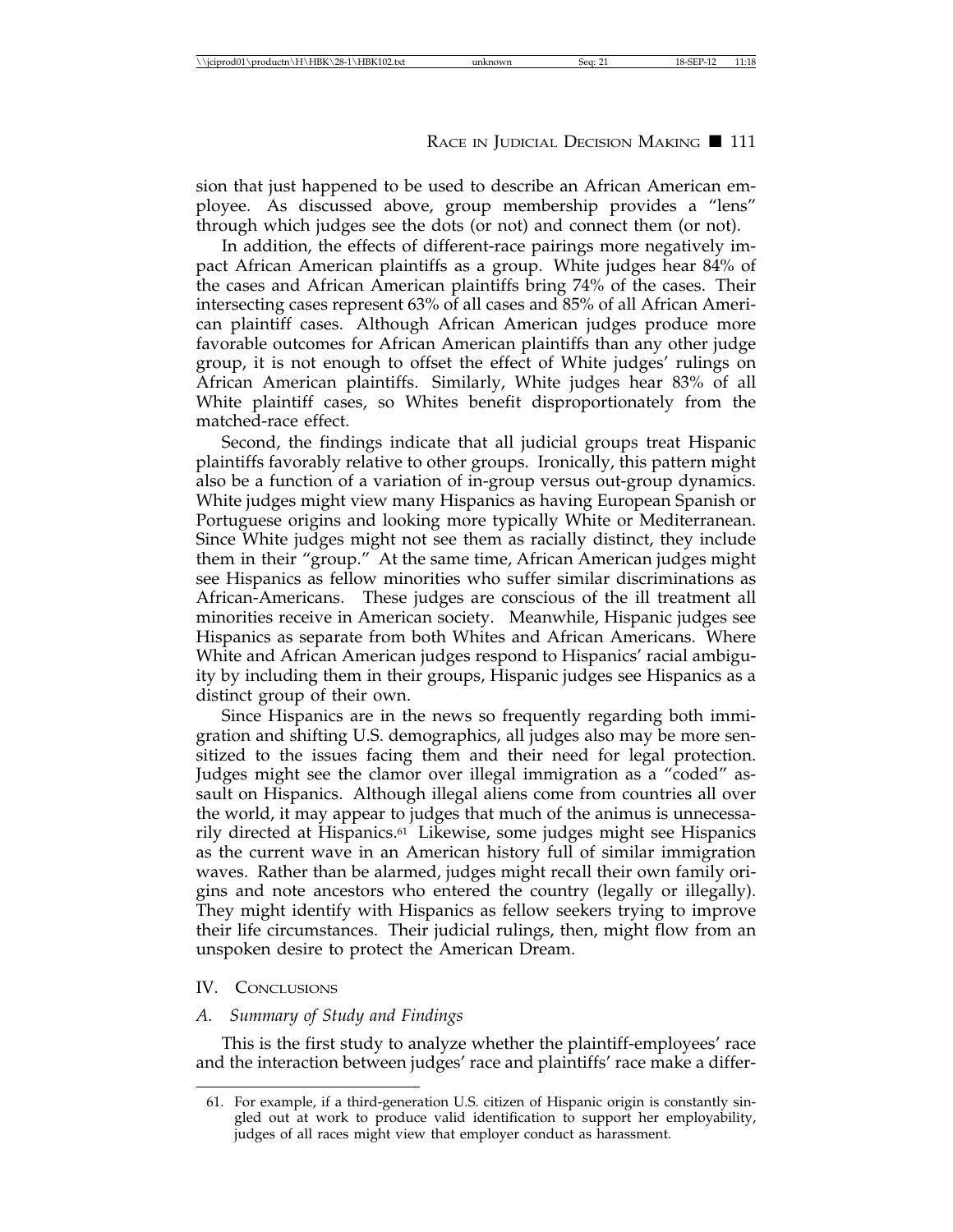ence in racial harassment cases. The results indicate that outcomes do vary depending on the plaintiffs' race, the judges' race, and the interactions between them. The authors' earlier empirical study of older cases indicated that judges of different races have different decision-making patterns in federal, racial harassment in the workplace cases.62 This current study confirms these differing decision-making patterns in more recent district court cases (2002-2008). Furthermore, while existing empirical research on the judges' race and case outcomes tends to focus only on White and African American judges, this study additionally considers Hispanic judges.

Moreover, the current study goes a step further than independently considering the plaintiffs' race and judges' race. It also analyzes the interactive effects of plaintiffs' race and judges' race on case outcomes. Particularly, it found that judges of one race treat differently plaintiffs of their race versus plaintiffs of other races. Why judges of any race are consciously or unconsciously disposed toward litigants of any race is unclear, but the data suggests that it does occur.

In summary, the findings confirm that both judges' race and plaintiffs' race can make a significant difference in racial harassment cases in the federal courts, but not necessarily in ways one might predict:

- (1) *Plaintiffs' Race*. African American plaintiffs bring 74% of all cases, so their success rate of 20.9% has a large impact on the 22% overall plaintiff success rate. African American plaintiffs (along with Asian American ones) are more likely than other groups to lose; correspondingly, Hispanic and White plaintiffs are more likely to win. In practical terms, the analysis predicts that Hispanics are 2.3 times more likely and Whites are 1.3 times more likely to be successful than African Americans. Even with these more positive odds, keep in mind that Hispanic plaintiffs are successful in only  $37\%$  of their cases.
- (2) *Judges' Race*. White judges hear 84% of all cases, so their decision-making pattern (20.9% plaintiffs' success rate) heavily influences the overall plaintiffs' success rate of 22%. Hispanic judges are less likely to hold for plaintiffs (15.6%). African American judges resolve these cases differently than either White judges or Hispanic judges with a 42.2% plaintiffs' success rate. In practical terms, plaintiffs who come before African American judges are 2.8 times more likely to be successful than if they come before White judges and 4.0 times more likely to be successful than if they come before a Hispanic judge. Even with African American judges, however, plaintiffs succeed only about 4 times in 10.
- (3) *Interactive Effects of Plaintiffs' Race and Judges' Race*. The findings suggest that judges of different races perceive the complaints of plaintiffs of different races distinctively. Interestingly, Hispanic plaintiffs get more favorable outcomes from all judge groups. Meanwhile, race-matching (when the

<sup>62.</sup> *See* Chew & Kelley, *supra* note 14, at 1143 tbl.3, 1156–58.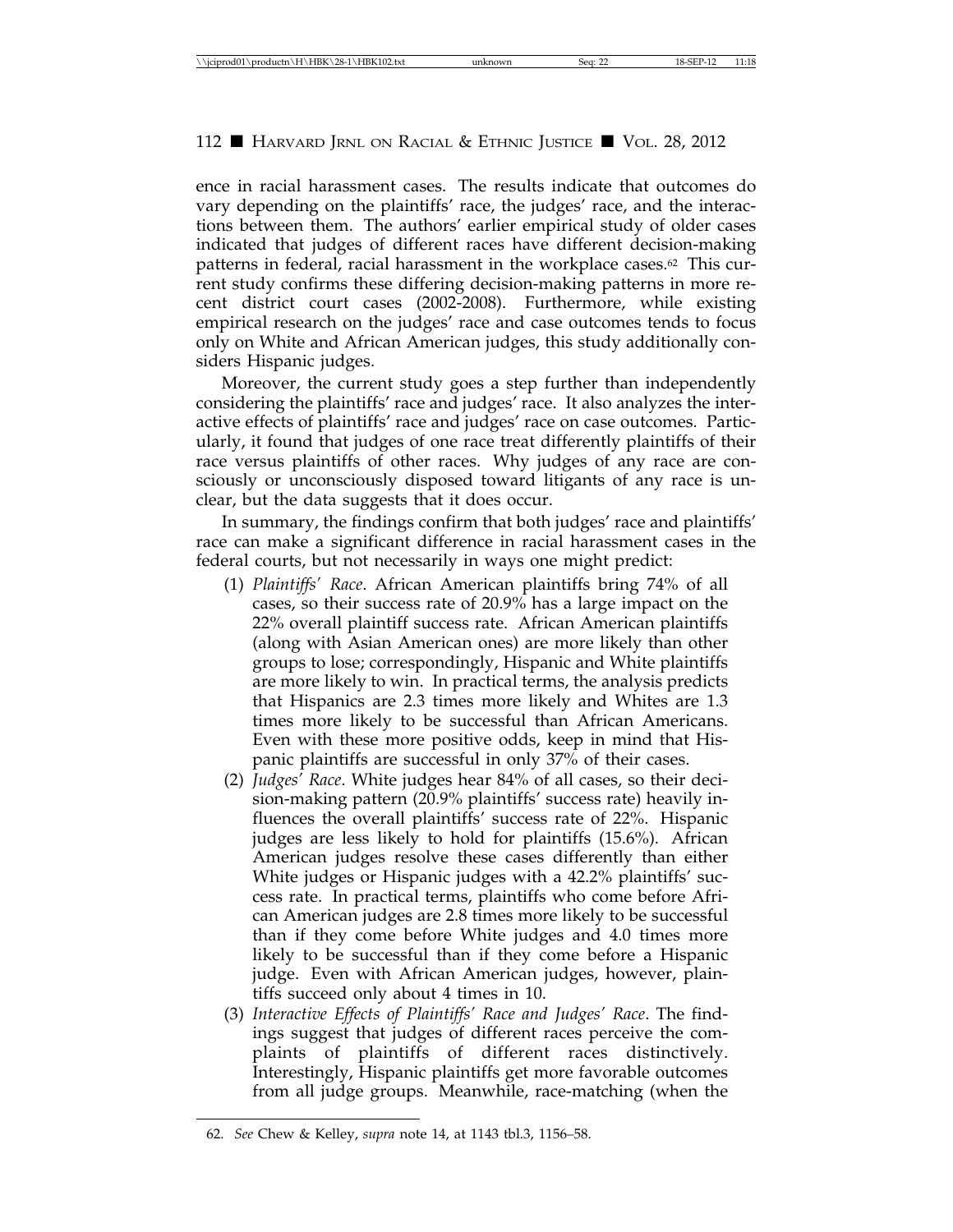judge and the plaintiff are of the same race) is a strong indicator of outcomes, improving the plaintiffs' odds of success by 2.5 times.

#### *B. Implications*

These findings raise a host of issues and implications about judges' race, plaintiffs' race, and their relationship to each other. First and foremost, race is related to outcomes in federal racial harassment in the workplace cases. The explanations for this are no doubt complex and not fully understood. However, the study results do not appear to support the formalism model of judicial decision-making, where judges' legal analyses are considered largely a mechanical and value-neutral exercise.<sup>63</sup> Under this model, one would expect all judge groups to rule somewhat similarly and all plaintiff groups to have similar outcomes. One would not expect the results from this study, including the strong effect of racematching (where judges and plaintiffs are of the same race).

Instead, as the realism model suggests,<sup>64</sup> judicial decision-making appears to be a more complicated, and human activity where judges' backgrounds, including their race and their conscious or unconscious worldview of other races, affect case outcomes. An interpretation of the realism model by James Gibson and Gregory Caldiera is particularly apt.65 Judicial "decisionmaking involves far more than 'applying' the law to the facts in a mechanical or syllogistic fashion," and "inevitably involves and implicates judges' personal values."66 At the same time, they observe:

[T]his is a matter of degree — to reject mechanical jurisprudence is not necessarily to assume unfettered discretion but only to recognize that, within the context of the rule of law, judges have choices in their decisions and that their choices often if not typically reflect their own ideological predispositions.67

In practice, judges typically exercise discretion in a principled fashion, not in a strategic self-interested way, thereby protecting judicial legitimacy. They are not "merely politicians in robes."<sup>68</sup>

These study findings also highlight the importance of further integrating the judiciary. Philosopher Elizabeth Anderson posits that a true and

68. *Id.*

<sup>63.</sup> *See* James L. Gibson & Gregory A. Caldeira, *Has Legal Realism Damaged the Legitimacy of the U.S. Supreme Court?*, 45 LAW & SOC'Y REV. 195, 201–14 (2011) (examining public perceptions about the process of judging and studying the subsequent impacts on institutional support); Burt Neuborne, *Of Sausage Factories and Syllogism Machines: Formalism, Realism, and Exclusionary Selection Techniques*, 67 N.Y.U. L. REV. 419, 420 (1992) (describing legal realist judges as outcome-oriented judges who believe that the law is often indeterminate, whereas formalist judges believe that most legal questions have 'determinate, objectively discoverable right answers'); Brian Leiter, *Positivism, Formalism, Realism*, 99 COLUM. L. REV. 1138, 1145–48 (1999) (reviewing ANTHONY SEBOK, LEGAL POSITIVISM IN AMERICAN JURISPRUDENCE (1998)).

<sup>64.</sup> *See generally* LAURA KALMAN, LEGAL REALISM AT YALE 1927–60 (G. Edward White ed., 1986); Neuborne, *supra* note 63, at 420; Leiter, *supra* note 63, at 1145–48.

<sup>65.</sup> Gibson & Caldeira, *supra* note 63, at 201–14.

<sup>66.</sup> *Id.* at 201.

<sup>67.</sup> *Id.* at 214.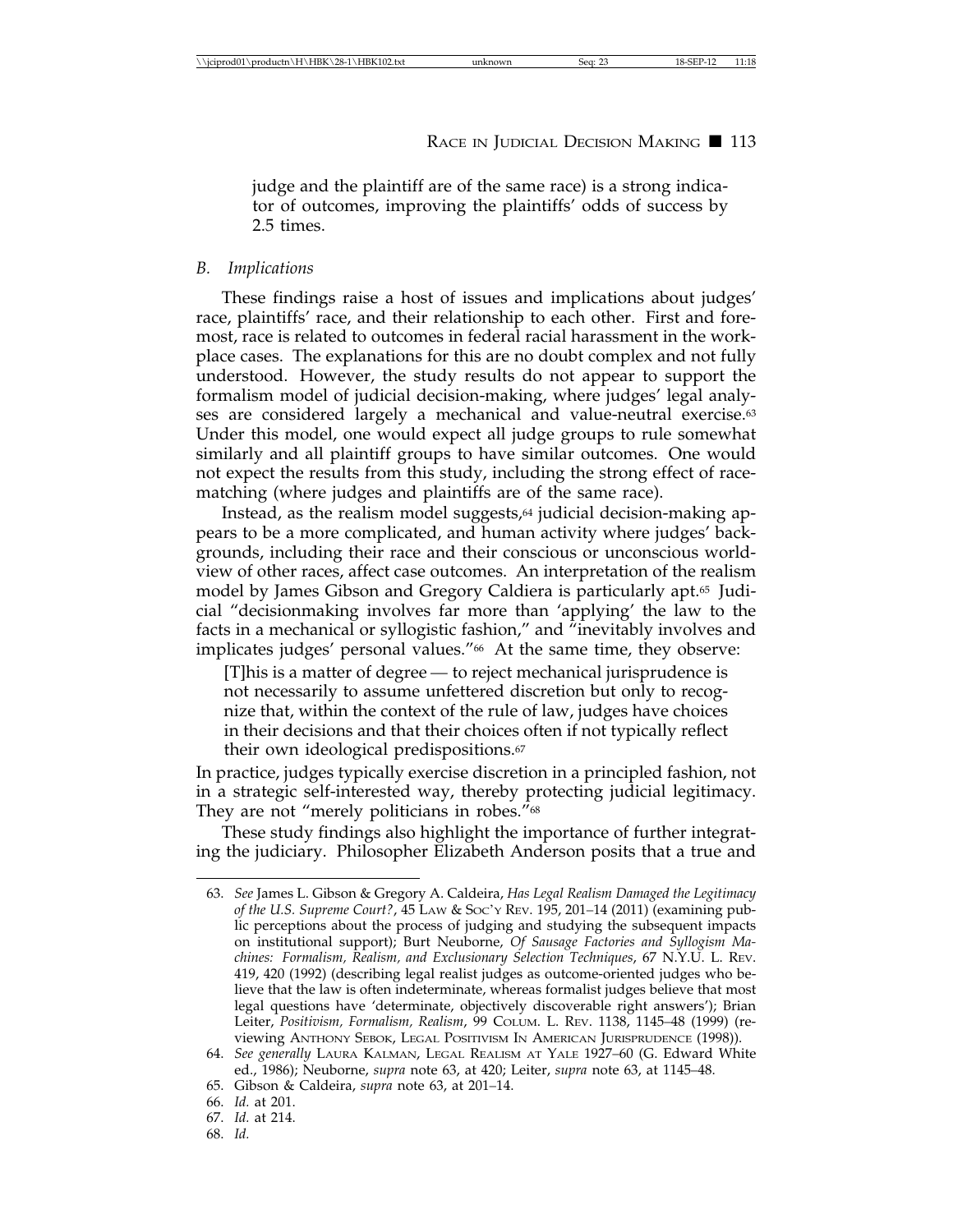well-functioning democracy requires that key decision-makers in society, such as judges, be as integrated as possible.<sup>69</sup> Thus, a racially diverse judiciary, is more inclined to be "responsive and accountable to the just claims of citizens from all walks of life" because "[t]hey can draw on a more diverse pool of information about the asymmetrical effects of public policies on different citizens, and are more likely to modify decisions in lights of information, than homogeneous elites. $"^{\tau_{0}}$ 

Referring to experiments with mock juries, Anderson cites evidence of the benefits of decision-making groups with racial diversity versus those who are all White.<sup>71</sup> Racially integrated juries are more conscientious and have higher quality deliberations. They consider more facts and issues, are less likely to make inaccurate statements, and are more likely to correct errors. Moreover, these initiatives are spurred by both White and African American members of the group.

Research on integrated versus all-white judicial appellate panels also reveals differing decision-making processes. Namely, appellate panels with at least one African American judge are more likely than all-White panels to agree with the plaintiff's claim of race discrimination.72 These findings suggest two phenomena. First, African American judges, like African American jurors, are influencing their White colleagues, presumably by sharing their insights on what race discrimination is and how to detect it in modern American society. Second, they suggest that White judges, like White jurors, are open to learning from their African American colleagues. Presumably, such peer influence and openness to learning can also occur when the roles are reversed. Thus, White judges can help judges of other races better understand discriminatory conduct against Whites;73 Hispanic judges can help judges of other races better understand discriminatory conduct against Hispanics, and so on. If judges of all races help each other see race-related cases through their group's "lenses," then plaintiffs of all colors would get the fairest hearing of their complaints. Moreover, a more racially diverse judiciary might prompt judges to be more self-conscious and learn more about their own biases and stereotypes that affect their judicial decisions.74 In particular, they could examine their in-group leanings and out-group skepticism.

<sup>69.</sup> ELIZABETH ANDERSON, THE IMPERATIVE OF INTEGRATION 127–34 (2010).

<sup>70.</sup> *Id.* at 128.

<sup>71.</sup> *Id.* at 130–31.

<sup>72.</sup> *See* Cox & Miles, *supra* note 14, at 4 ("When a white judge sits on a panel with at least one African American judge, she becomes roughly 20 percentage points more likely to find a section 2 violation [of the Voting Rights Act]."). Social science research also suggests that more contact among members of different racial groups increases empathy and trust between races. *See, e.g*., Gordon Hodson, *Do Ideologically Intolerant People Benefit From Intergroup Contact?*, 20(3) CURRENT DIRECTIONS PSYCHOL. SCI. 154 (2011) (reviewing research indicating that intergroup contact and friendships work well among intolerant and cognitively rigid person, by reducing threat and anxiety and increasing empathy, trust, and out-group closeness).

<sup>73.</sup> *See, e.g.*, Michael I. Norton & Samuel R. Sommers, *Whites See Racism as Zero-Sum Game That They Are Now Losing*, 6(3) PERSP. PSYCH. SCI. 215 (2011) (studying Whites' increasing concern about anti-White bias).

<sup>74.</sup> *See* BREST & KRIEGER, *supra* note 31, at 334–38 (discussing how correcting an individual's impressions, including unconscious racial stereotypes, requires three condi-